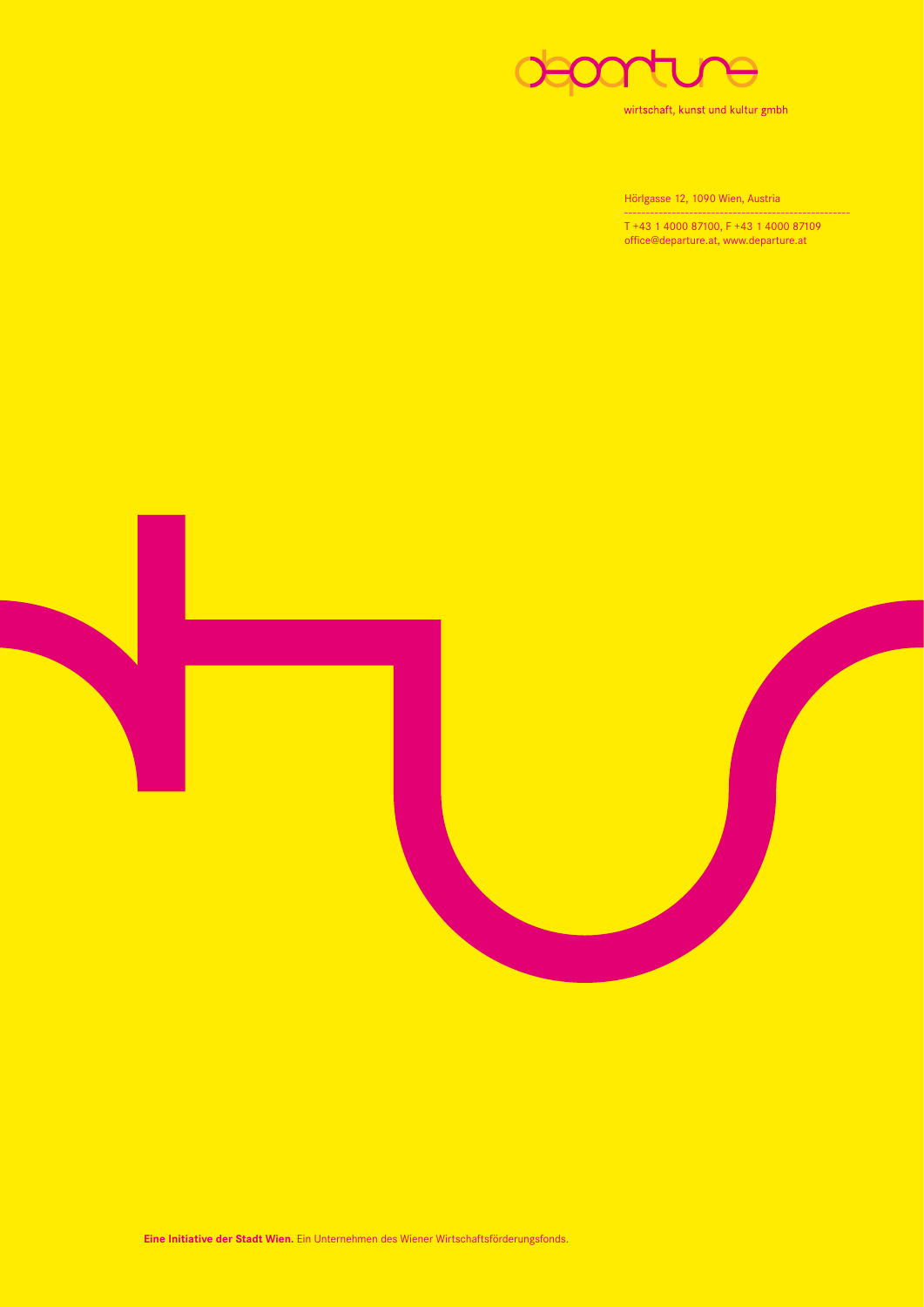## **THE AUSTRIAN DESIGN LADDER**

**A study on the awareness of Austrian companies as to the importance of design**

**COMMISSIONED BY:** departure gmbh

**INTERVIEWS:** IFES – INSTITUT FÜR EMPIRISCHE SOZIALFORSCHUNG

**RESEARCH AND REPORT:** MICROGIANTS DESIGN RESEARCH

Published on June 22, 2006

**MICROGIANTS INDUSTRIAL DESIGN GMBH**

WESTBAHNSTRASSE 9/33B A - 1070 VIENNA **FON** +43 - 1 - 526 60 66 **FAX** +43 - 1 - 546 800 982 **MAIL** OFFICE@MICROGIANTS.COM **FN** 251543T **UID** ATU 61192248 **HG** WIEN **BANK** ERSTE BANK 28238152700 BLZ 20111 **WWW.MICROGIANTS.COM**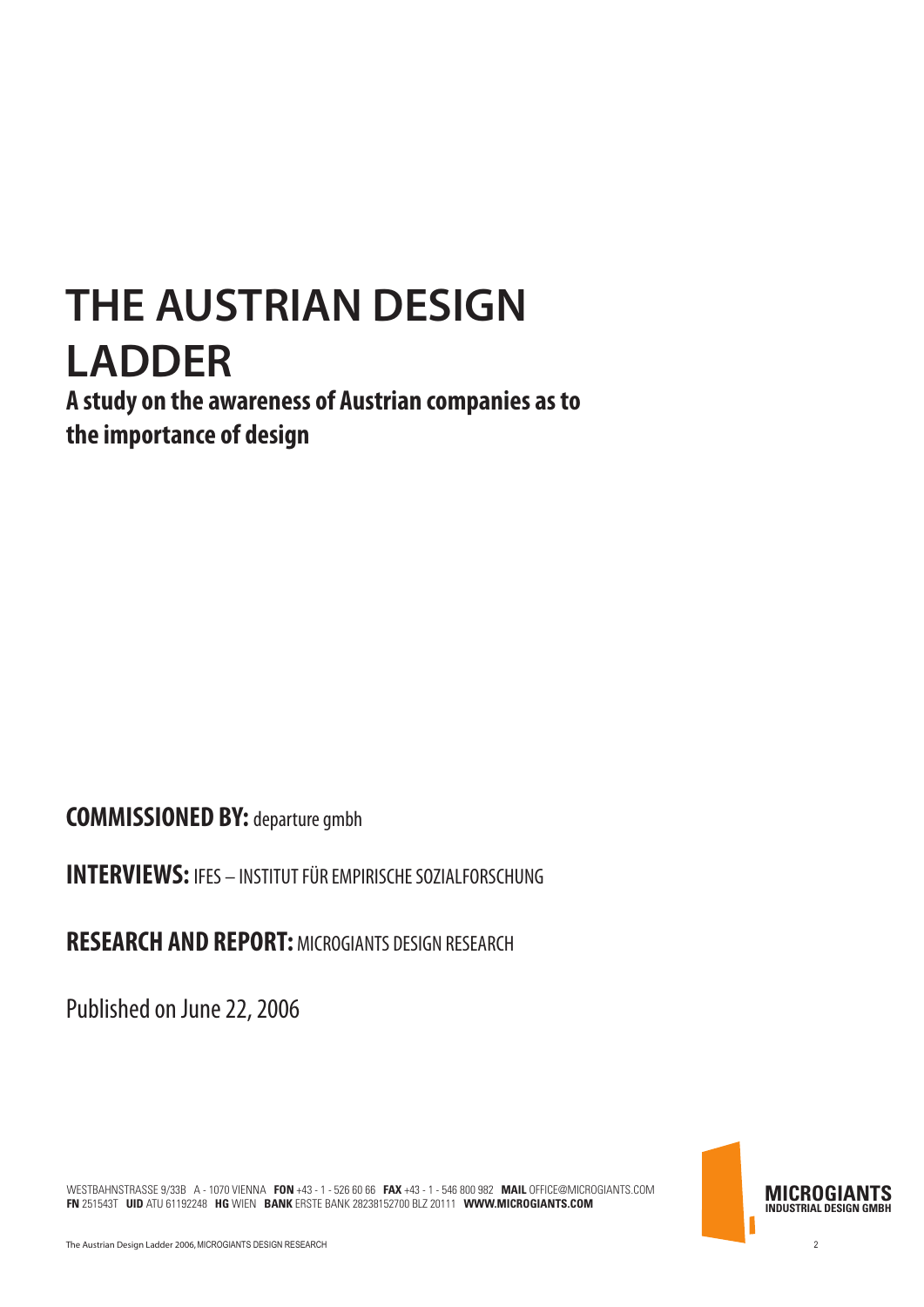| <b>CONTENTS</b>                   |                                                    |    |  |
|-----------------------------------|----------------------------------------------------|----|--|
| <b>EXECUTIVE SUMMARY</b>          |                                                    |    |  |
| 1.                                | <b>INTRODUCTION</b>                                |    |  |
| 2.                                | <b>DESIGN THEORY</b>                               | 9  |  |
| 3.                                | <b>DESIGN AS PROCESS</b>                           | 13 |  |
| 4.                                | THE DESIGN LADDER AND THE SWEDISH DESIGN YEAR 2005 | 15 |  |
| 5.                                | AUSTRIAN STUDY ON THE DESIGN LADDER                | 18 |  |
| 6.                                | <b>METHOD</b>                                      | 20 |  |
| 7.                                | <b>COMPOSITION OF THE SAMPLES</b>                  | 21 |  |
| 8.                                | <b>RESULTS</b>                                     | 23 |  |
| 9.                                | <b>CONCLUSIONS</b>                                 | 31 |  |
| LITERATURE                        |                                                    |    |  |
| <b>AUTHORS AND ORDERING PARTY</b> |                                                    |    |  |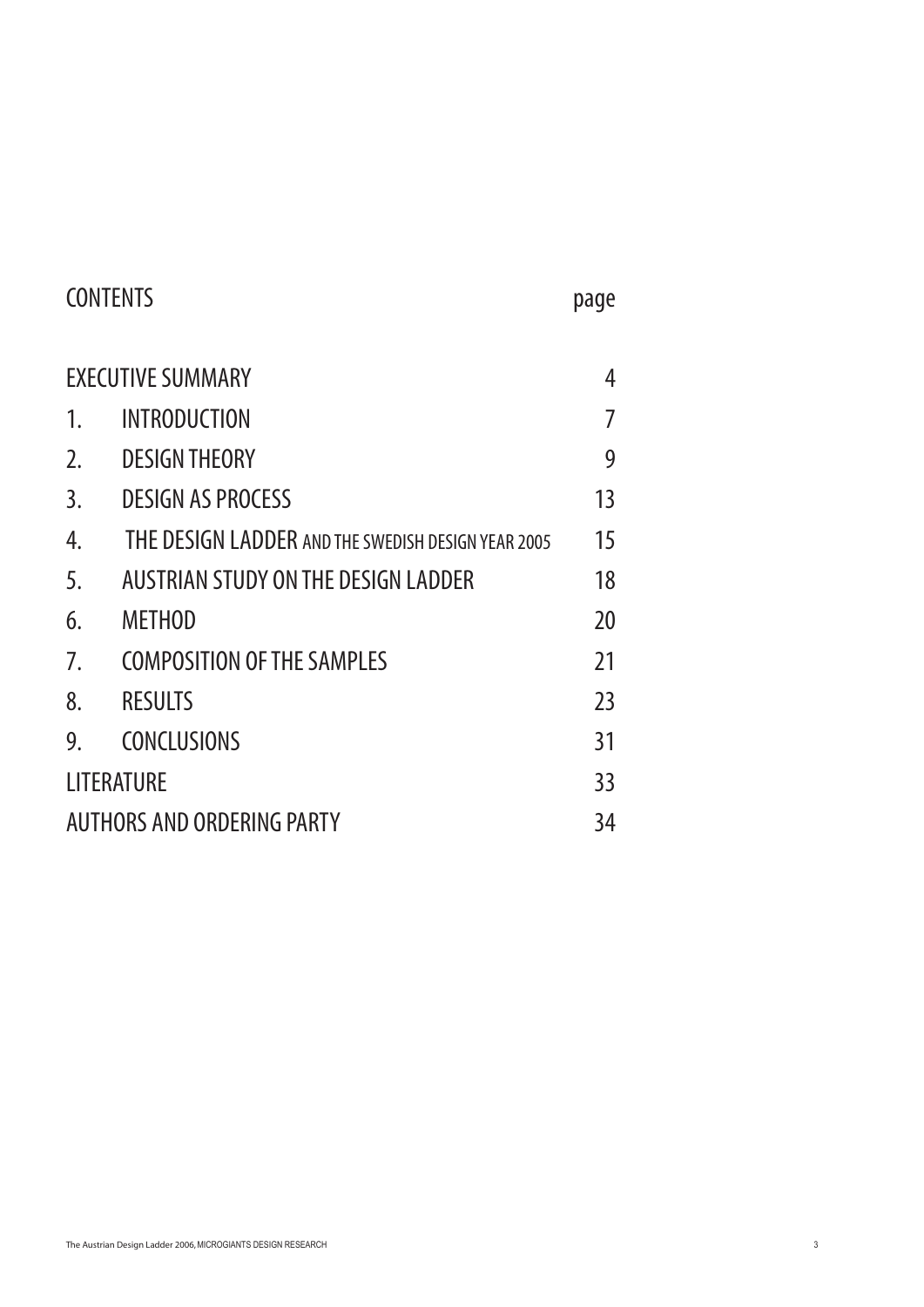## **EXECUTIVE SUMMARY**

The study on the Austrian design ladder was commissioned by departure to gather data on the awareness of Austrian companies as to the importance of design. It also illustrates the demand market for design in Austria and provides information on the economic and strategic relevance of design in a business. For the present study, which is based on the Swedish design ladder model, a wide range of design concepts was defined, covering shape design, product and industrial design as well as service design. The term "design" represents the entire process which gives products and services a certain appearance and function.

This study is the first to apply the design ladder model to Austria. Special care was taken to ensure the comparability of the Austrian design ladder data with international results. Because of the large number of SMEs in Austria, all sizes of enterprises were included and not just those with 20 or more employees. The different population was taken into account in the direct comparison with Sweden. The present study also pays attention to the specific situation in Vienna. Measures are suggested to increase awareness of and demand for design, which will in turn serve to improve the competitiveness of Vienna as a business location.

The methodological approach of the study is based on surveys conducted in Denmark, Sweden, Norway, and Great Britain. Austria-specific questions (e.g. to what degree do companies perceive design as an economic factor for themselves) concentrate on four subject areas:

- **\* Significance and strategic importance of design within the company**
- **\* Perception of design as an economic factor**
- **\* Structure and size of the design team in Austrian companies**
- **\* Areas of application of design in companies**

For the study, a total of 1,000 companies from all over Austria were surveyed in March 2006. 400 of these companies were located in Vienna. The persons interviewed were decision-makers in the companies who were in a position to give relevant information on the subject of design. As Austria's business landscape is dominated by SMEs – 98% of all companies have fewer than 50 employees – we found it necessary to allocate the sample disproportionately according to company size (number of employees). This ensures valid conclusions not just for small, but also for larger businesses.

## **1 DESIGN LADDER FOR AUSTRIA AND VIENNA**

The design ladder is a model which structures the demand market for design services, measures the awareness of the importance of design in companies and serves as a strategic tool for departure to develop suitable measures for Vienna as a business location. 50% of all companies in the whole of Austria apply design either unawarely or for styling purposes only. 27% of the companies consciously involve design in the process of product development and 16% regard design as the basis of their strategies. A comparison with Sweden showed that companies with more than 20 employees are structurally different. In Austria, the incidence of design used for styling purposes is 26%, which is more than twice the figure of Sweden. Austria also needs to catch up in the use of design both as a process and as a strategy.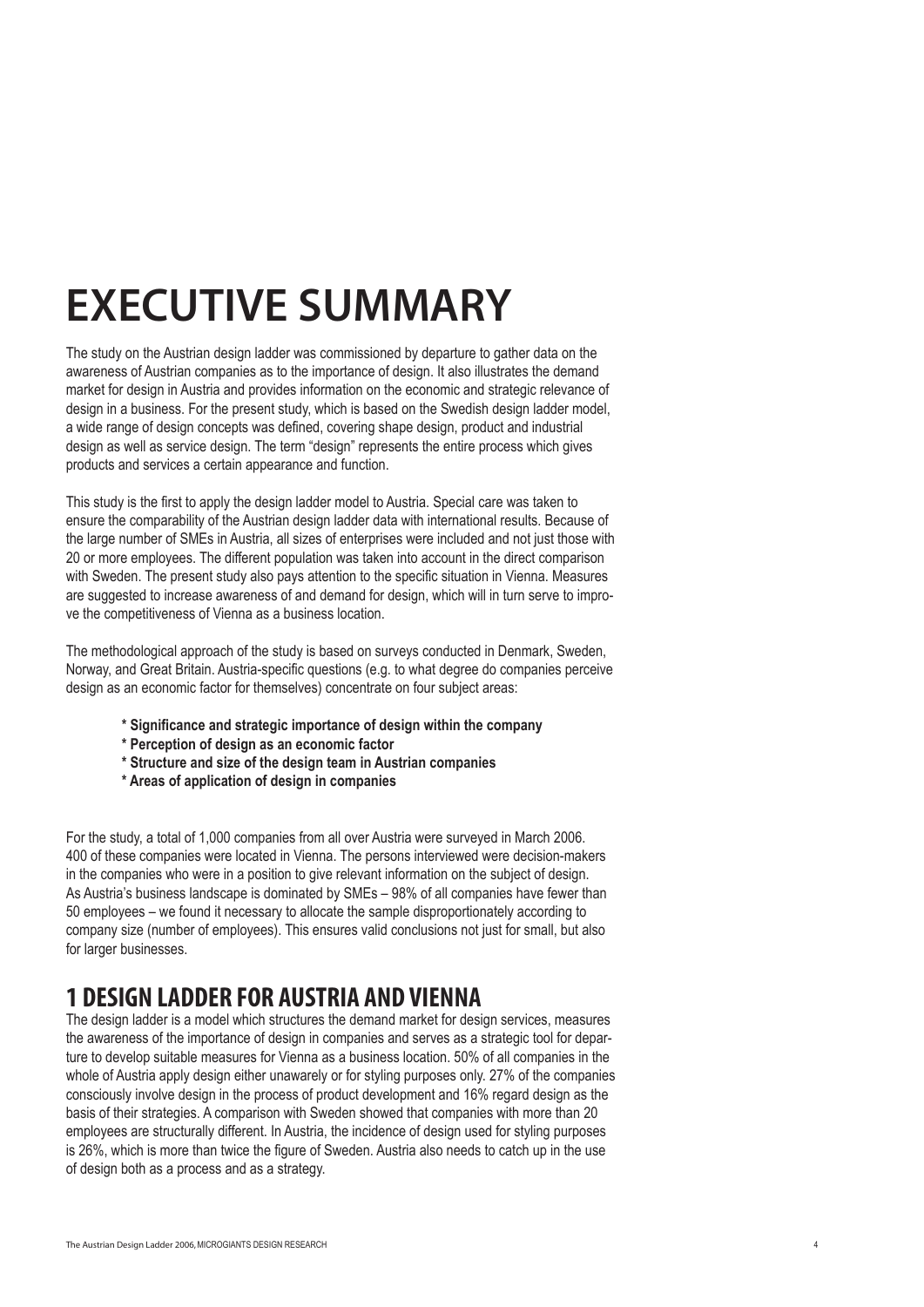#### **Step 1: Non-design**

Design is not an issue in these companies. It is not considered a task. Product development is performed by employees who have no design-specific training. The perspective of end users is of no or little importance.

#### **Step 2: Design as styling**

Design is equivalent to shaping and styling. Design is considered the final aesthetic enhancement of a product. In some cases this task is performed by designers but mostly the people involved in this step have no design-specific training.

#### **Step 3: Design as process**

Design is a process which accompanies product development from a very early stage onwards. The design solutions are matched with the tasks and are focused on the needs of the product end users. In this multi-disciplinary approach the designers cooperate with process technicians, materials technicians and marketing and organization specialists.

#### **Step 4: Design as strategy**

The designers cooperate with the management to take on an innovative approach for all or the major sectors that form the basis of the business. The design process is not just limited to products but combines the vision of the company with its future role in the value creation chain.

All figures in the diagrams are percent values, the missing values to make up 100 is information that is not available.



with more than 20 employees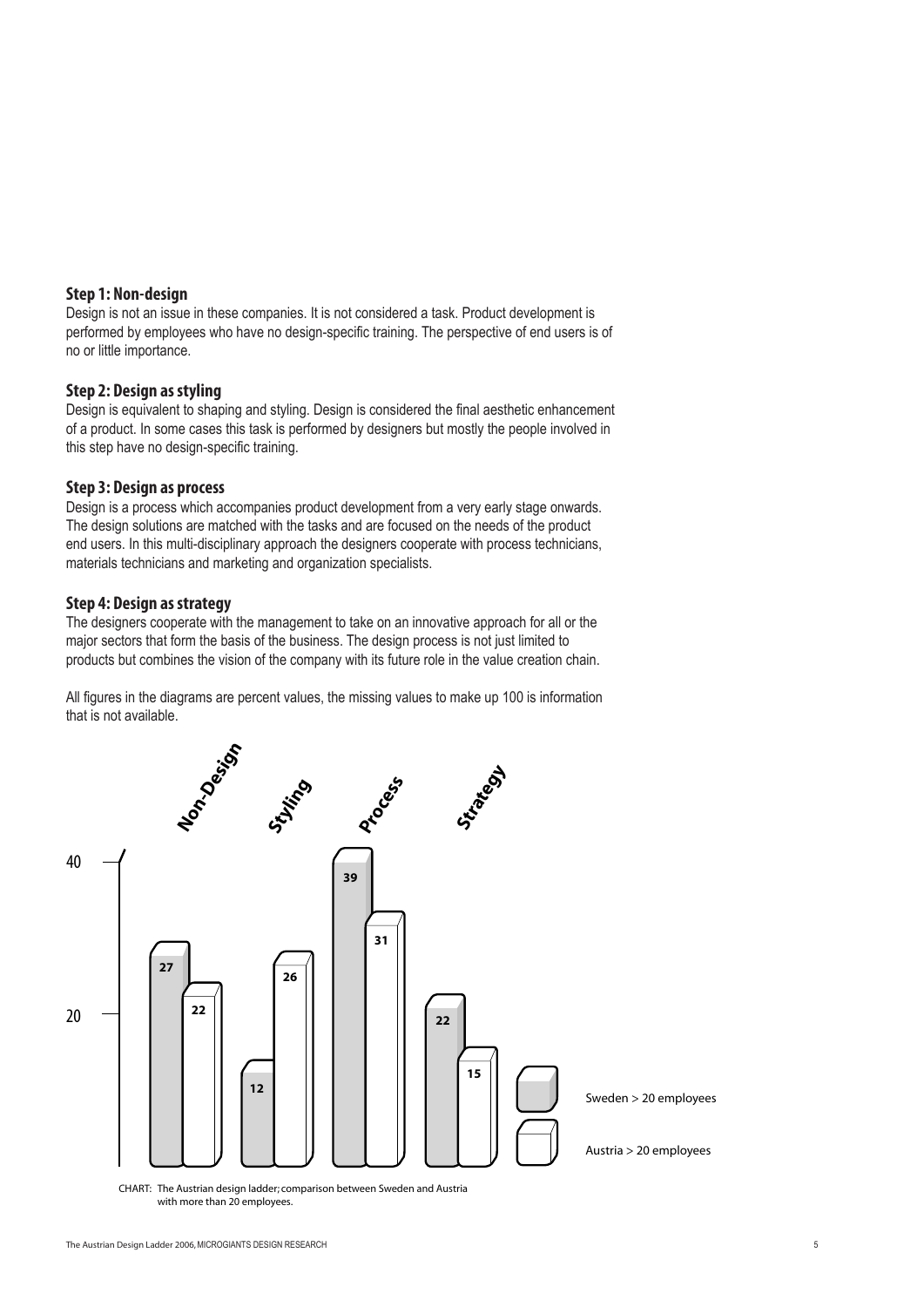## **2 DESIGN STRATEGY FOR COMPANIES**

The design step chosen has to match the company. Not all businesses have to place emphasis in their strategy on design as the driving force of innovation. Companies are often better advised to consciously apply design as a process or even for styling purposes. However, contrary to what some companies stated, design cannot be ignored completely. 22% of the surveyed companies in Austria (19% of which are located in Vienna and 23% in the federal provinces) claimed not to use design at all. These companies suffer an information deficit as to what design does and can do for them. Here, awareness should be created for the fact that design is an integral part of their processes.  $\overline{20}$ 40

### **3 DESIGN PAYS OFF**

As the study by departure has shown, companies profit from design. The question whether "design increases the profitability" of companies was agreed to by 72% of the surveyed companies. Similar to the situation in Sweden the results for Austria have shown that businesses, which employ design as a strategy are more competitive, more open, more innovative and show a better export performance.

These findings are confirmed by a 2004 study on the economic benefit of design conducted by the British Design Council. Between 1994 and 2003, 63 companies were observed which consciously applied design. It was found that these businesses achieved a higher degree of added value and enjoyed above-average success at the London Stock Exchange.

#### **4 INVESTMENT IN DESIGN REMAINS UNCHANGED**

As the present study shows, investment in design has remained at the same level in most companies over the past five years. Among SMEs this applies to 59% of the surveyed companies. Also, the number of employees in the area of design has remained unchanged over the past five years. However, in larger companies the situation is different: 6 out of 10 businesses with more than 250 employees have increased their investment in design.

### **5 DESIGN IS MORE**

Design and the importance of designing have changed completely in recent years. Design is no longer determined by the artists with their distinctive styles but by the market. Designers now have to be able to create entire processes and to network with specialists from other professions in the development and design of products.

Today, designers are needed for the designing of services and processes. And they are also involved in the whole innovation process. For this reason, the UK Design Council has radically extended the definition of the functions nowadays held by designers. Apart from the traditional hard and soft skills, designers also have to offer trendscouting and market research as part of their portfolios, and they have to be able to develop business models.

## **6 DESIGN BUSINESS INTELLIGENCE – CORPORATE THINKING**

The survey has clearly shown that the market for design is a market for freelancers. Design services are mostly out-sourced; Austrian companies rarely have in-house design departments and rarely commission foreign designers. Hence it is important that designers also acquire knowledge in corporate leadership and business management.

The Austrian Design Ladder 2006,MICROGIANTS DESIGN RESEARCH 6 All figures in the diagrams are percent values, the missing values to make up 100 is information that is not available.









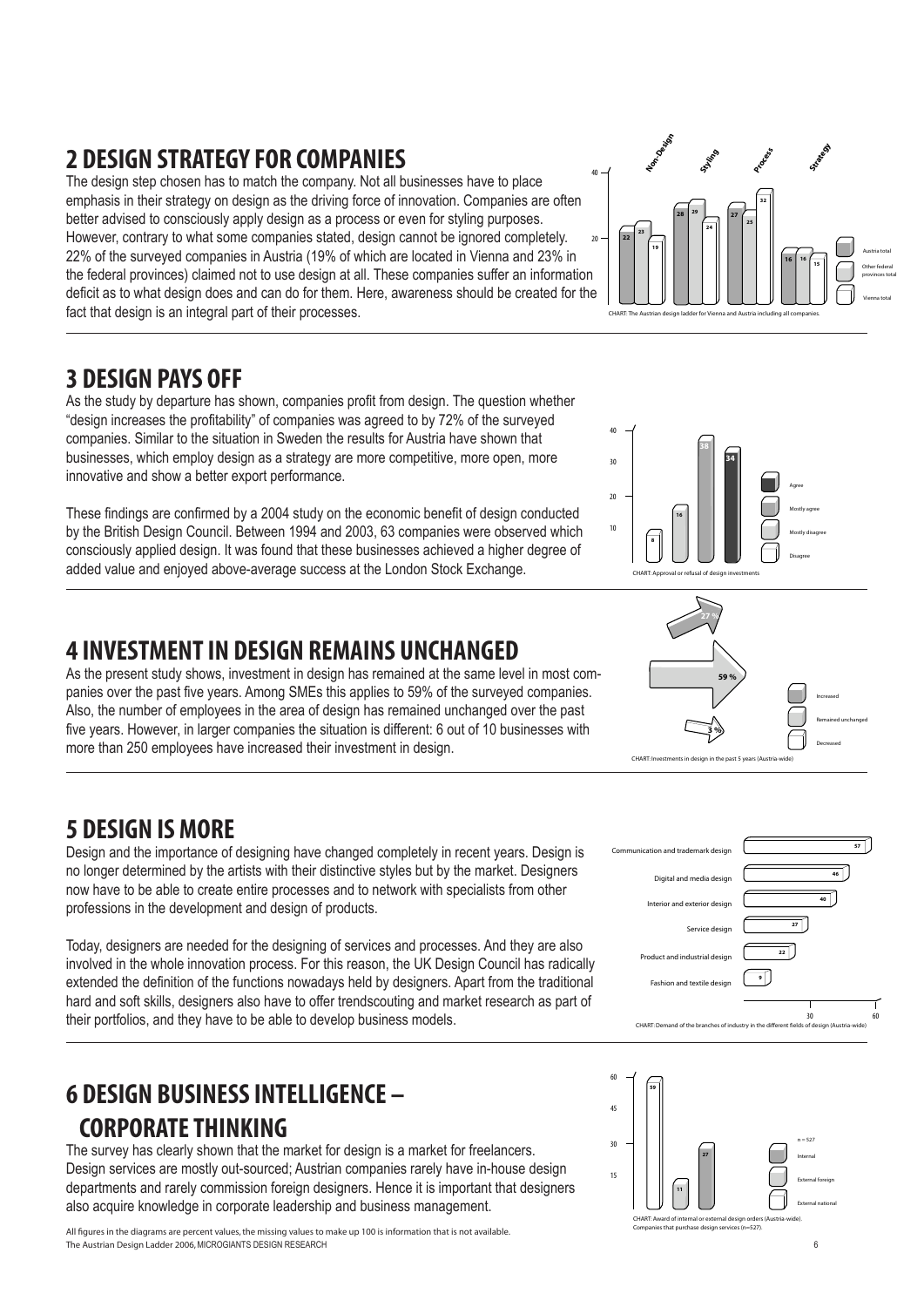## **INTRODUCTION**

The present survey gives a picture on the demand for design in Austria. Based on the Swedish design ladder model Austrian companies are structured according to their design affinity. As shown by comparable international surveys companies with a comprehensive understanding of design are economically stronger and more profitable. Comprehensive design is an approach that focuses in the design process on the users of products and their needs. In international comparison this user experience is common practice with middle-sized and large companies. It showed that Austria still lags behind in this international development. Numerous companies consider themselves not interested in design or only use design as styling.

departure gmbh was commissioned by the City of Vienna to support creative professionals and design in Vienna. In addition to financial support departure shall also stimulate the demand for design and create awareness for design as an economic factor.

Increased awareness on the application and utilization of design concerns both demand and the adequate offer. Designers who have to assert themselves on the free market need more than just education in art. departure gmbh intends to support designers to develop entrepreneurial skills and to enhance their competitiveness by offering special programs.

The efforts of departure are, however, not limited to funding and training offers, but also focus on increasing the awareness that design is more than just a "decorative element", says Norbert Kettner, managing director of departure. Since design is an essential part of the value creation chain. According to Norbert Kettner design has to become as necessary for a company as the tax consultant or the lawyer.

"Thus it is important that design is understood as a process focusing on the benefit for the users. The corporate strategy has to be coordinated with the requirements of the end customers, and designers have to be involved in all important strategic decisions", concludes Norbert Kettner.

The present study surveyed the utilization and application of design in Austrian companies and provides an international comparison. This study is the 1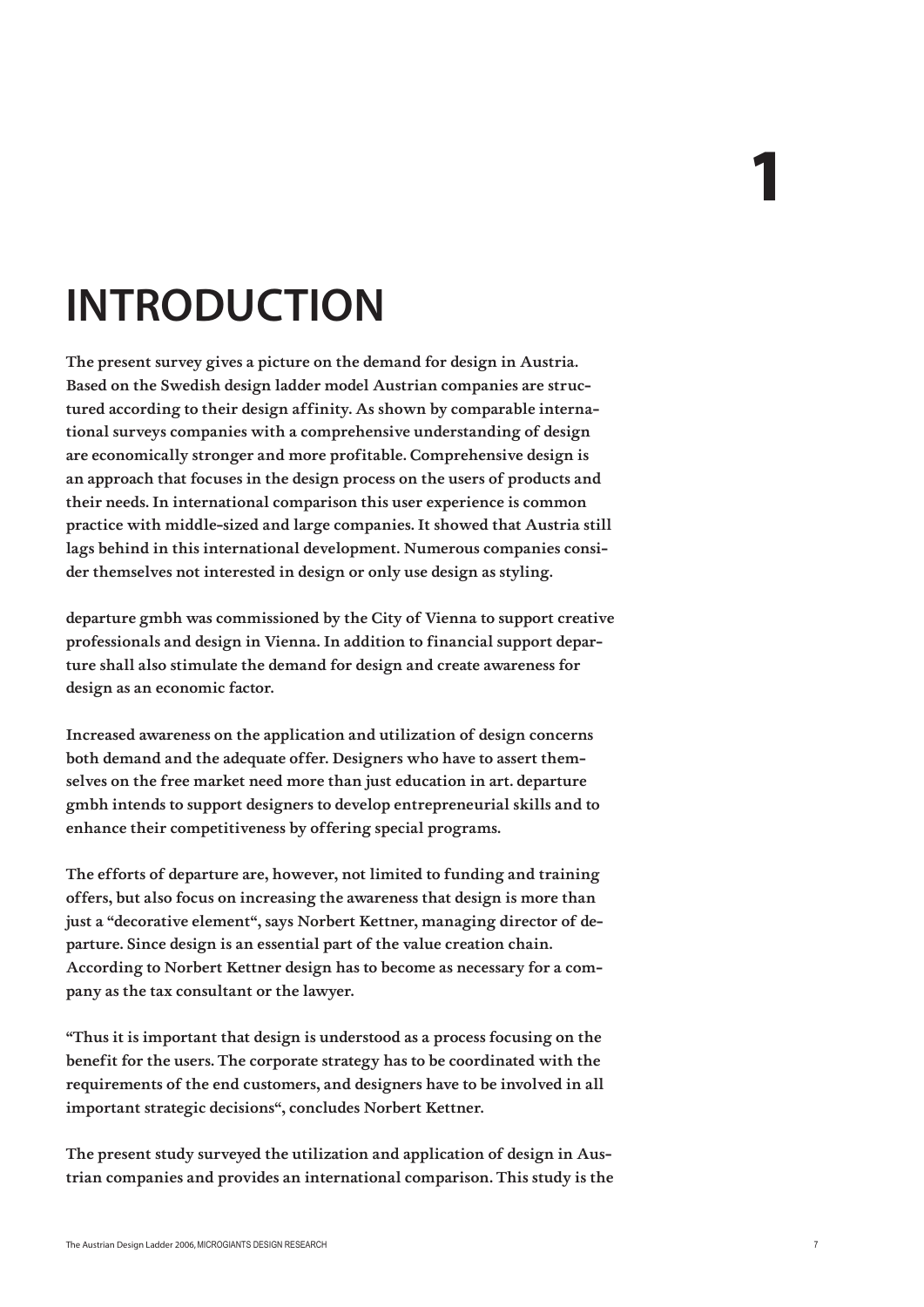first step to gain more detailed information on the companies' demand and perception of design.

The study consists of three parts: part one deals with the international discussion on the design theory and introduces the idea of design as a process. The second part presents the design ladder and how it was developed in Scandinavia, especially in view of the Swedish Design Year 2005. The present study is based on the Swedish design ladder model. Methods and results of the interviews conducted in Austrian companies on the design ladder and the benefit of design are presented in the third part.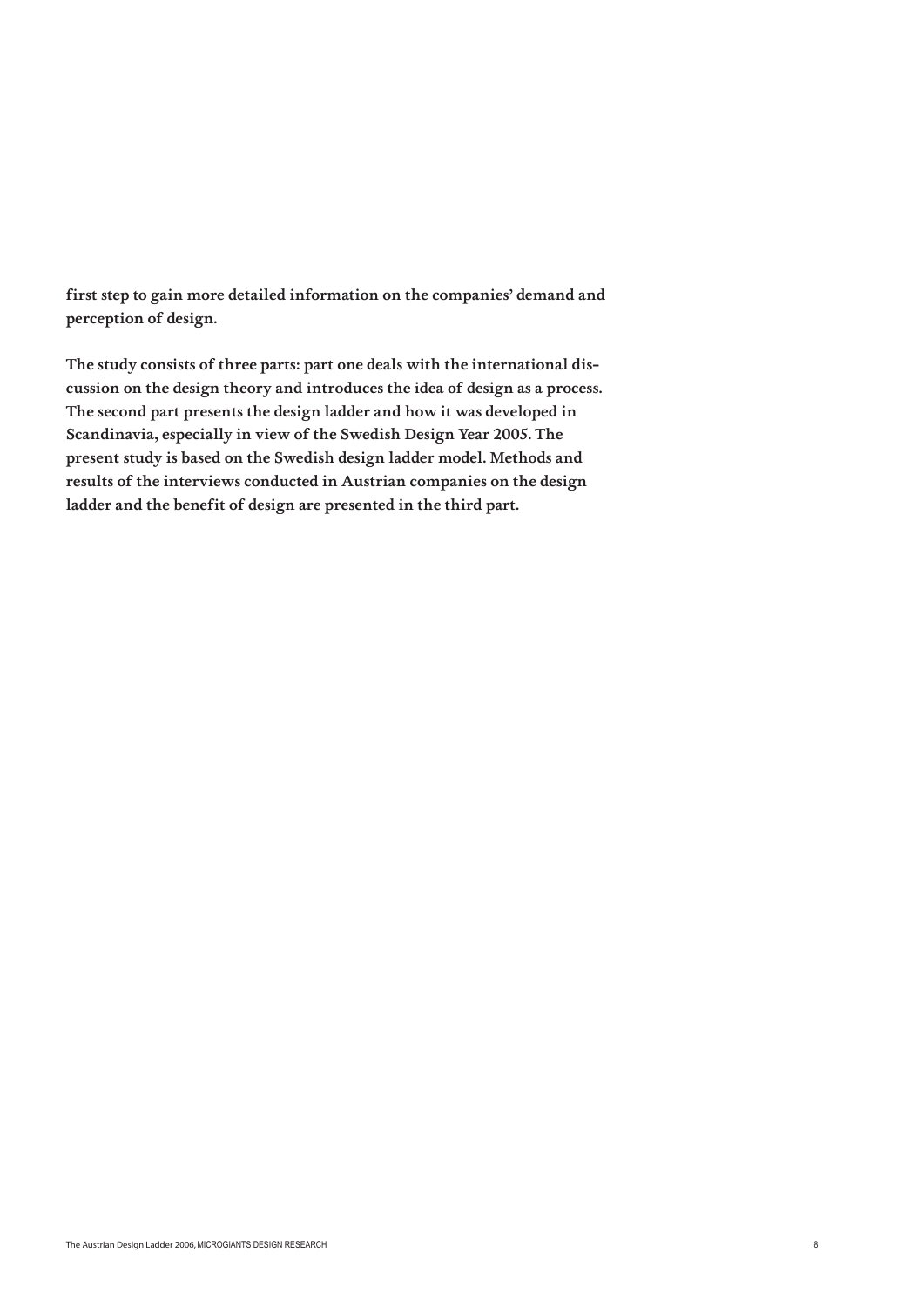## **DESIGN THEORY**

In today's business world design is an important distinguishing feature in competition. But design is a rather complex term, since there is a longstanding tradition of design, but rather little theory available on the subject. What is more, design also refers to different things: it refers to the concept, the creative process and the object or result of this process. According to Cordula Meier design has an important social and cultural function. Design is (1) a basic mode of human actions similar to language (Meier 2003, p. 12); (2) a transformation process, providing design and designers with a certain power, and (3) design produces a sign that communicates the utilization of the object. (see Meier 2003) Based on these considerations Schneider derives a definition of design: "Design is the methodological and creative visualization of processes and messages of various functions of basic commodities and their orientation towards the requirements of the users or the effect with the recipients" (Schneider 2005, p. 197). Even if this definition has to be questioned, the most important features of the present survey can already be derived. According to departure gmbh design is neither a discipline nor a task, but comprises the entire range of product and services development.

Beat Schneider noted a certain lack of theory orientation of design, even though design is omnipresent in our lives. Anyway, he is convinced that design needs theory, particularly if an exchange with other disciplines in a trans-disciplinary field of the economy is desired. "A network of disciplines, scientific disciplines from the fields of human, social and engineering sciences, disciplines from the fields of industry, trade, administration and culture, and the complex multitude of the users are involved in the design process and in the joint solution of tasks. Trans-disciplinarity requires communication and demands discipline from design in particular regarding conceptual acuity and methodological stringency." (Schneider 2005, p. 267)

The range of definitions of design reaches from a tight and puristic definition of shaping to the design concept of the UK Design Council saying that "design is everything". In the following some definitions by national design institutions are presented, and a definition for the present study is being suggested.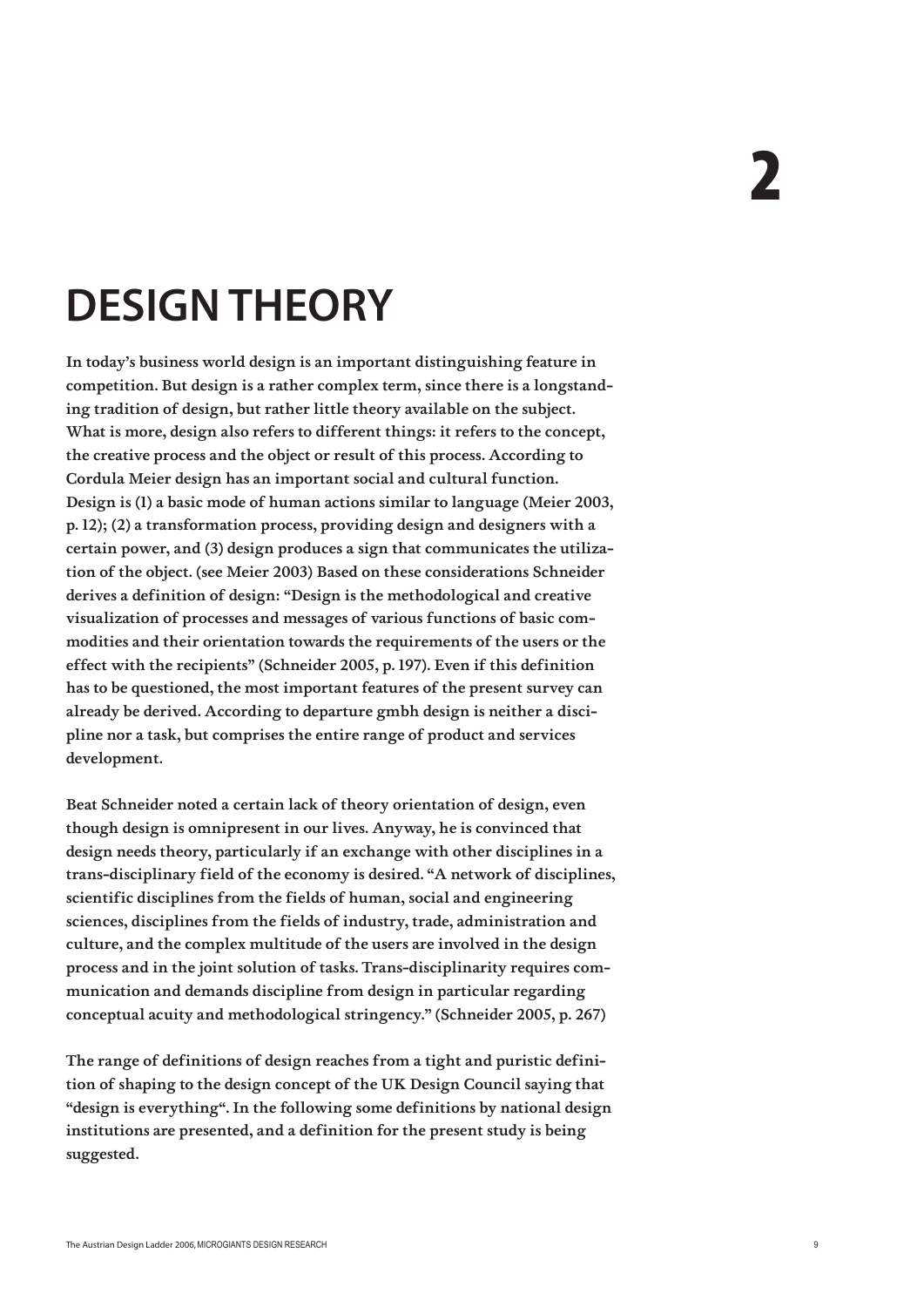In Sweden SVID and Svensk Form presented a design reader including a lexicon of terms and a definition of design in the scope of the Swedish Design Year 2005: "At the Campaign Office for the 2005 Year of Design we have a broad definition of the term. Design thus functions as an umbrella term encompassing a multitude of different forms of creative expression, as well as products created industrially and by hand." (Search Word Design, 2005)

SVID understands design as a "process of developing purposeful and innovative solutions that embody functional and aesthetic demands based on the needs of the intended user. Design is applied in the development of goods, services, processes, messages and environments". (SVID 2006) According to this definition and to the work of SVID design always includes a process of industrial/serial reproduction.

Svensk Form has a rather broad idea of design ranging from handicraft to industrial design: "Our concept of design encompasses products, services and environments, and embraces everything from crafts to industrial design." (Svensk Form 2006)

The UK Design Council offers no unambiguous definition of design but shows by means of a matrix in which fields design may be used. (British Design Council 2006)

|  | <b>About Design:</b> |
|--|----------------------|
|--|----------------------|

| <b>What is Design?</b>    | <b>Design Process</b>        | <b>Markets and Opportunities</b>   | <b>Emerging Issues</b>          |
|---------------------------|------------------------------|------------------------------------|---------------------------------|
| <b>Information Design</b> | Market Research              | Emerging Technology                | Corporate Social Responsibility |
| Invention                 | <b>Intellectual Property</b> | <b>International Markets</b>       | Service Design                  |
| Ergonomics                | Briefing                     | <b>Temporary Exhibition Design</b> | <b>Experience Design</b>        |
| Product Design            | Computer Aided Design        | Workplace Design                   | Sustainability                  |
| Retail Design             | Trends                       | <b>Building Design</b>             |                                 |
| Innovation                | Academic Design Research     | Inclusive Design                   |                                 |
| <b>Interaction Design</b> | User Centred Design          | <b>ICT Accessibility</b>           |                                 |
| Packaging Design          | Visualisation                |                                    |                                 |
| Automotive Design         | <b>Materials</b>             |                                    |                                 |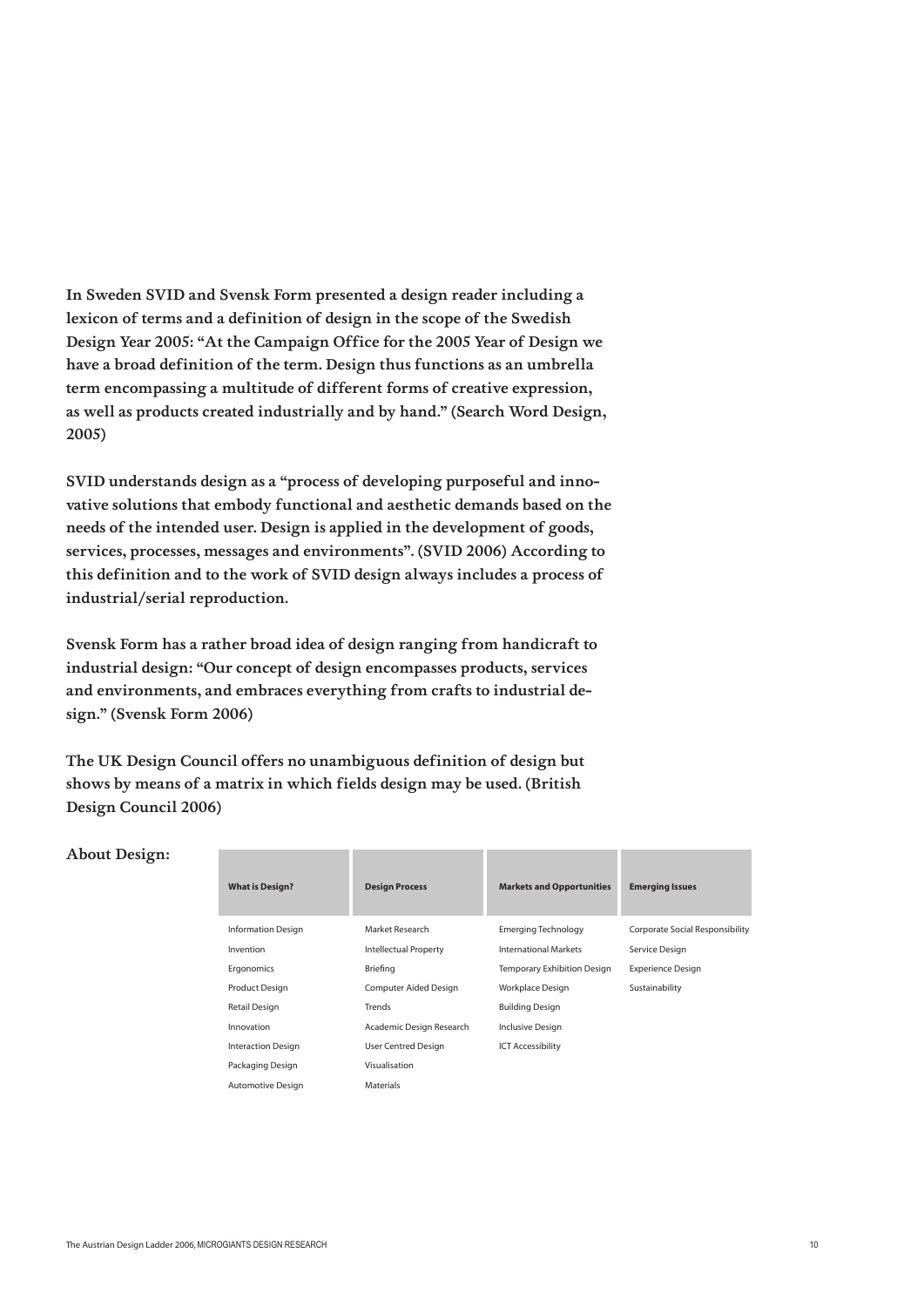Jennie Winhall, design strategist of the UK Design Council, tries to give a definition of design in the Design Report of the Design Councils (RED), according to the idea that design is everything: "To design is to give shape, structure and form to an idea. Everybody designs in their everyday lives, whether they do so consciously or not." (UK Design Council 2006) This is a rather broad definition, but at the same time Jennie Winhall tries to underline the importance of training as a designer. "Professional designers are trained to shape ideas in such a way that they become useful, usable and desirable to the people who will eventually make use of them." (UK Design Council 2006)

Design Austria, the Austrian association of graphic designers, illustrators and product designers, tries to associate design with the notion of the author. "Design is the intellectual creative achievement of an author, which manifests itself in concepts and plans. Graphic design is a kind of design focusing on the creation of visual messages. Product design (industrial design) is a kind of design dealing with the creation of industrial products." (DA, 2006)

Our study takes into account the idea to give design more conceptual acuity and methodological stringency. It is the task of departure gmbh to support design, as it is a source of economic growth. Without profound survey of the situation of design in Austria, and particularly in Vienna, however, this is not possible. The study is based on the 4 steps model of the Swedish and Danish design ladder. It serves as a first orientation guide for preparing theories and for the resulting funding for companies on the different steps. The design ladder illustrates how companies deal with design. The scientific approach of the study thus deals with design research, or with design as an economic factor. Schneider: "No theory needs product design that focuses its efforts on the innovation demand and on the technology and trend-oriented adaptations of the individual markets, or on embellishing things." (2005, p. 267)

The present study tries to consider the different approaches and the current discussion. Thus a wide range of design concepts was defined, covering shape design, product design, industrial design, but also the rather new idea of service design. Design refers to the entire process that gives products or services a certain shape and function.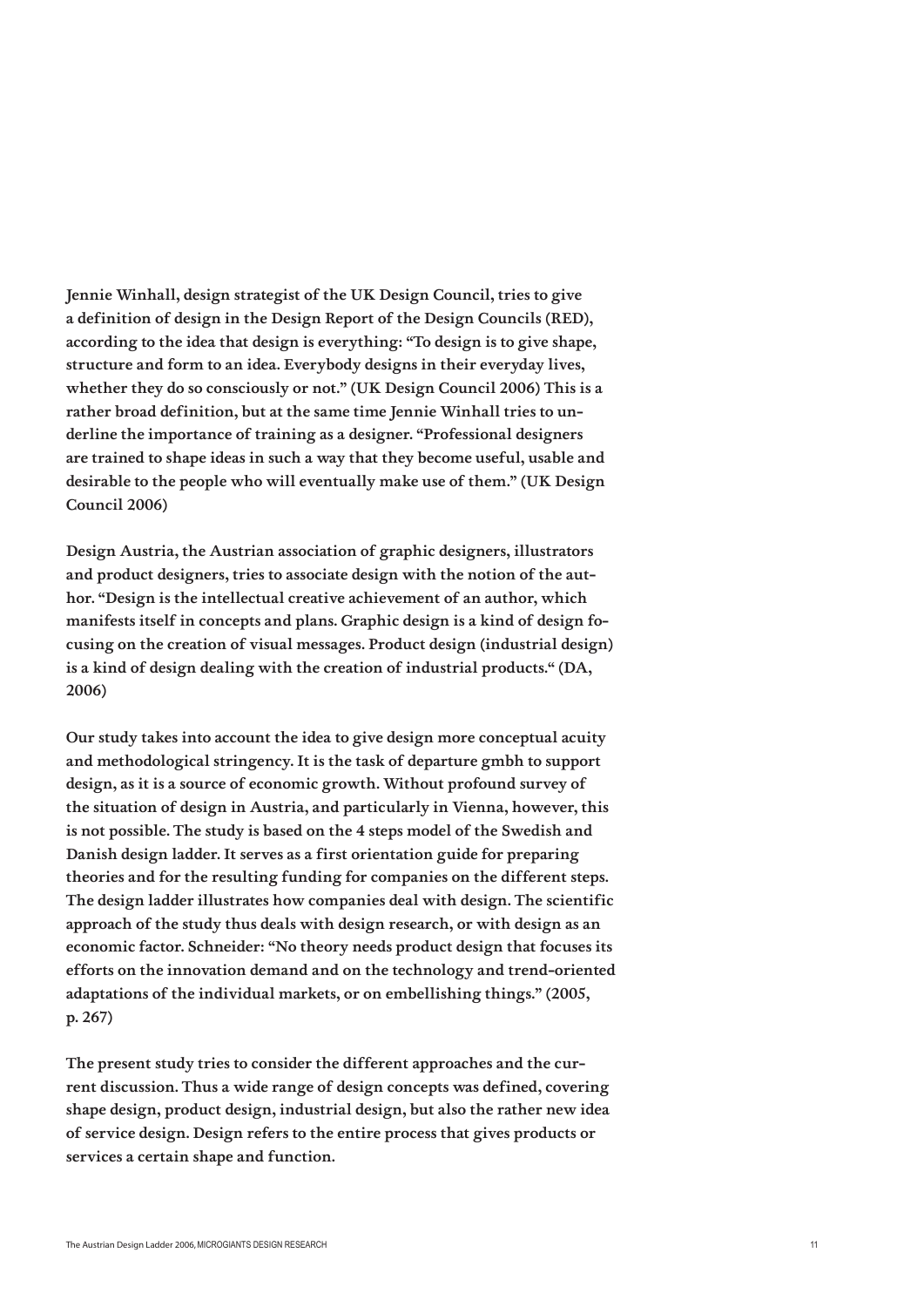The following list corresponds both to the national design structure and to the common international classification. The study distinguishes between:

- **1. Communication and trademark design**
- **2. Product and industrial design**
- **3. Interior and exterior design**
- **4. Fashion and textile design**
- **5. Digital and media design and**
- **6. Service design**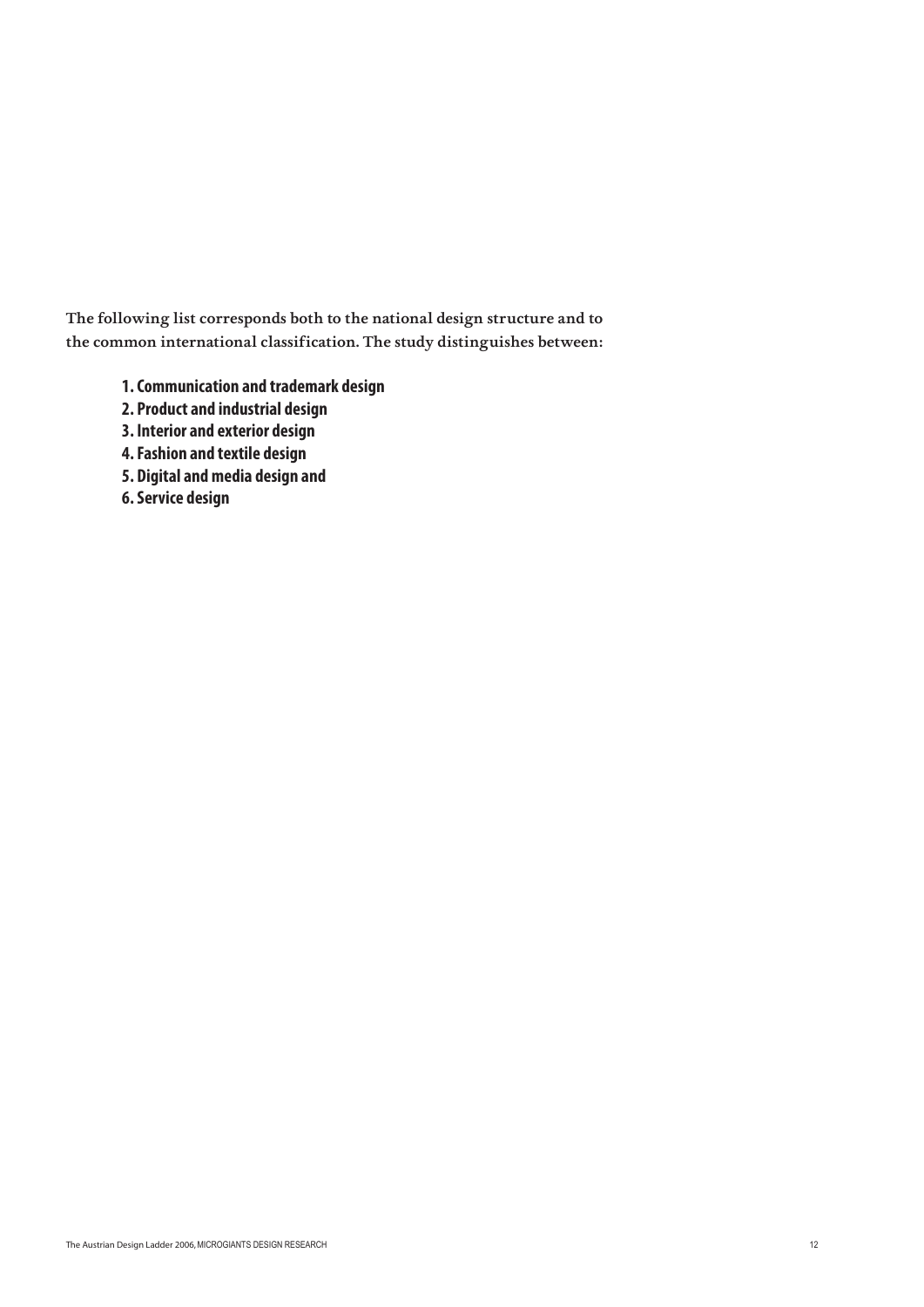## **DESIGN AS PROCESS An integrative approach for an optimum user experience**

Today the competitiveness of companies and their products is no longer defined by the price, but by the design of the products. Who focuses entirely on the price has no chance of success! Design is the only sustainable distinguishing feature in competition.

As defined in the study (Design in Britain 2004-2005) by the UK Design Council only 30 percent of companies invest in design. The Design Council warns companies attaching no importance to design that they will only be able to increase their turnover by dramatically reducing prices. "The figures contain a stark warning for businesses which ignore design - 45 per cent of them are cutting prices to compete."

But all companies should place great emphasis on an integrated design approach. Design as an embellishment or mere styling brings no increase in added value. An integrated design approach, however, places the client in the center of creative and strategic considerations. Products and services are designed with a focus on the optimum user experience.

Design is thus not a limited element of a process, but an adapted method that has to be applied in a very early stage and over the entire duration of product development. The design solutions are matched with the task and are focused on the needs of the users. It is a multi-disciplinary approach requiring the cooperation with process technicians, materials technicians as well as with marketing and organization specialists.

Numerous successful companies focus their strategies on the needs of the customers. One of the most successful models is without any doubt the user-experience approach by Apple. The user-friendly hardware, the Apple software and the OS X operating system are subject to strict monitoring and guidelines guaranteeing the maximum positive user experience. Thus Apple defines its user experience for all developers and designers interested in software development. "The user experience for Mac OS X applications encompasses the visual appearance, interactive behavior, and assistive capabilities of software." (Apple 2006)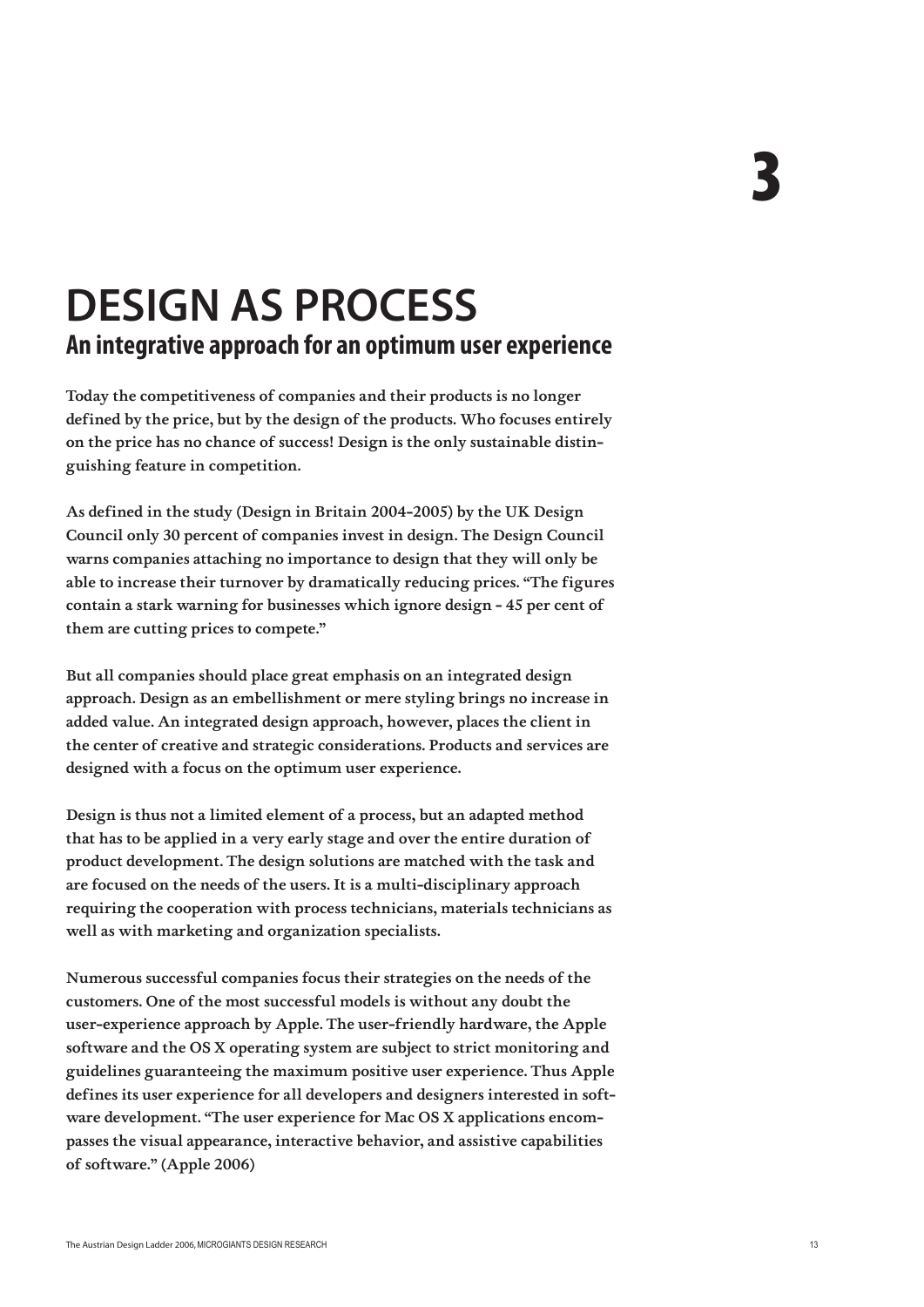The large Swedish concern Electrolux has developed a specific user segmentation for its design department with 250 employees. New developments can be tested prototypically in an earlier stage of the design process. "All considerations of Electrolux focus on the user", declares Thomas Johannson, chief designer of Designlab Electrolux. "In addition to the user segmentation we are regularly observing our user groups. Observation and segmentation may produce good design only through an insight view." (Thomas Johansson 2006)

Another example from the medium-sized company segment is OXO, a wellknown producer of kitchen tools. In early 2005 researchers of ethnographic studies found out that the owners of houses or those who are building a house want specific tools for working in the house, no low-priced tools that easily get broken, but exclusive tools made of specific materials. OXO thus produces tools made of fiber glass with specific rubber coatings for heavyduty service especially for this customer segment. (Business Week online, 2006)

These successful examples show how innovative companies react to increased competition and changing customer needs thus generating higher returns.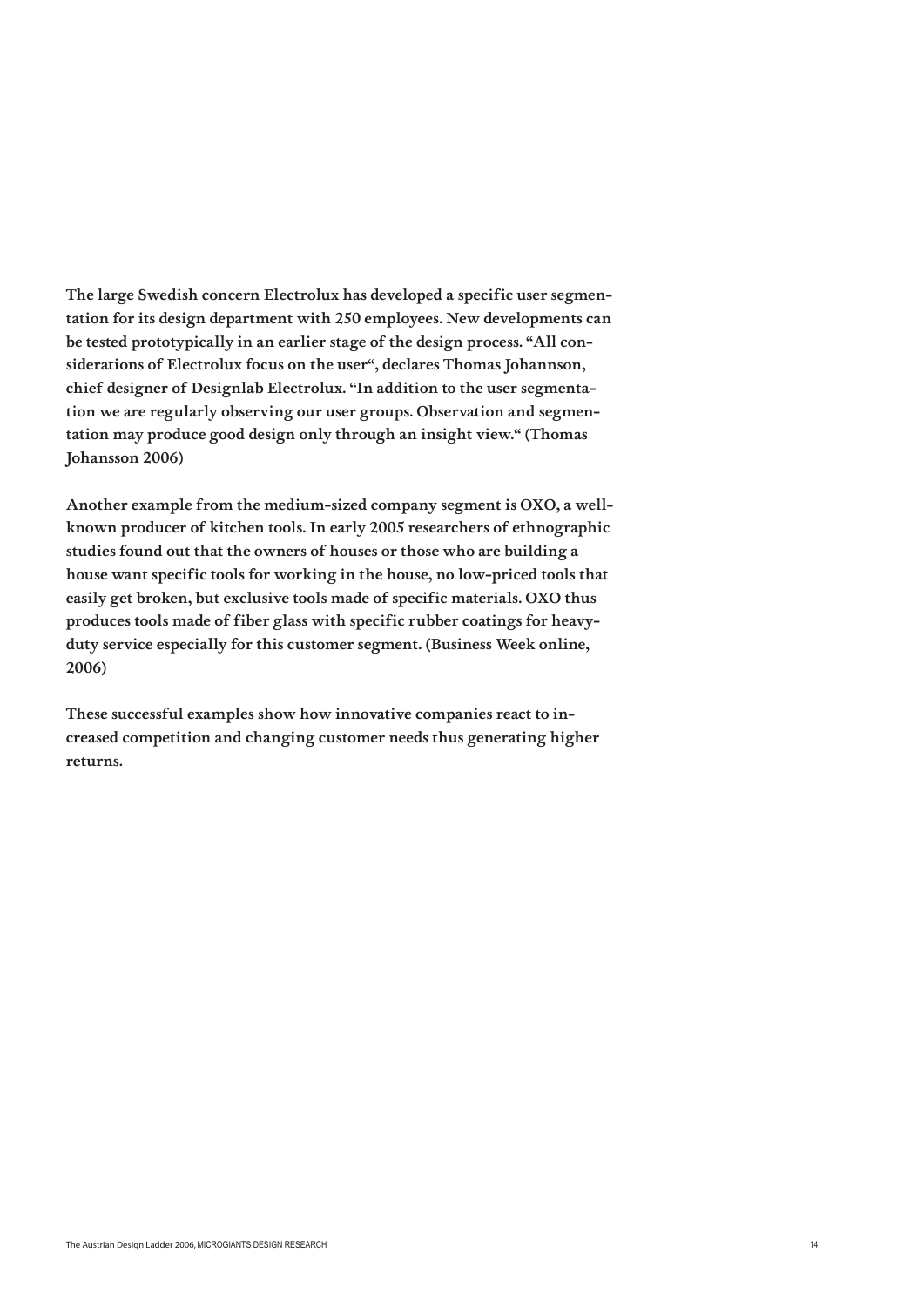## **THE DESIGN LADDER AND THE SWEDISH DESIGN YEAR 2005**

This study is based on the Swedish design ladder, developed by SVID, the Swedish Design Foundation, and the Danish Agency for Enterprise and Housing. The Swedish design ladder has already been adapted for some other European countries. The design ladder is a model which structures the demand market for design services, measures the awareness of the importance of design in companies and serves as a strategic tool for departure to develop suitable measures for Vienna as a business location.

### **THE DESIGN LADDER**

#### **Step 1: Non-design**

Design is not an issue in these companies. It is not considered a task. Product development is performed by employees who have no design-specific training. The perspective of end users is of no or little importance.

#### **Step 2: Design as styling**

Design is equivalent to shaping and styling. Design is considered the final aesthetic enhancement of a product. In some cases this task is performed by designers but mostly the people involved in this step have no design-specific training.

#### **Step 3: Design as process**

Design is a process, which accompanies product development from a very early stage onwards. The design solutions are matched with the tasks and are focused on the needs of the product end users. In this multi-disciplinary approach the designers cooperate with process technicians, materials technicians and marketing and organization specialists.

#### **Step 4: Design as strategy**

The designers cooperate with the management to take on an innovative approach for all or the major sectors that form the basis of the business. The design process is not just limited to products but combines the vision of the company with its future role in the value creation chain.

4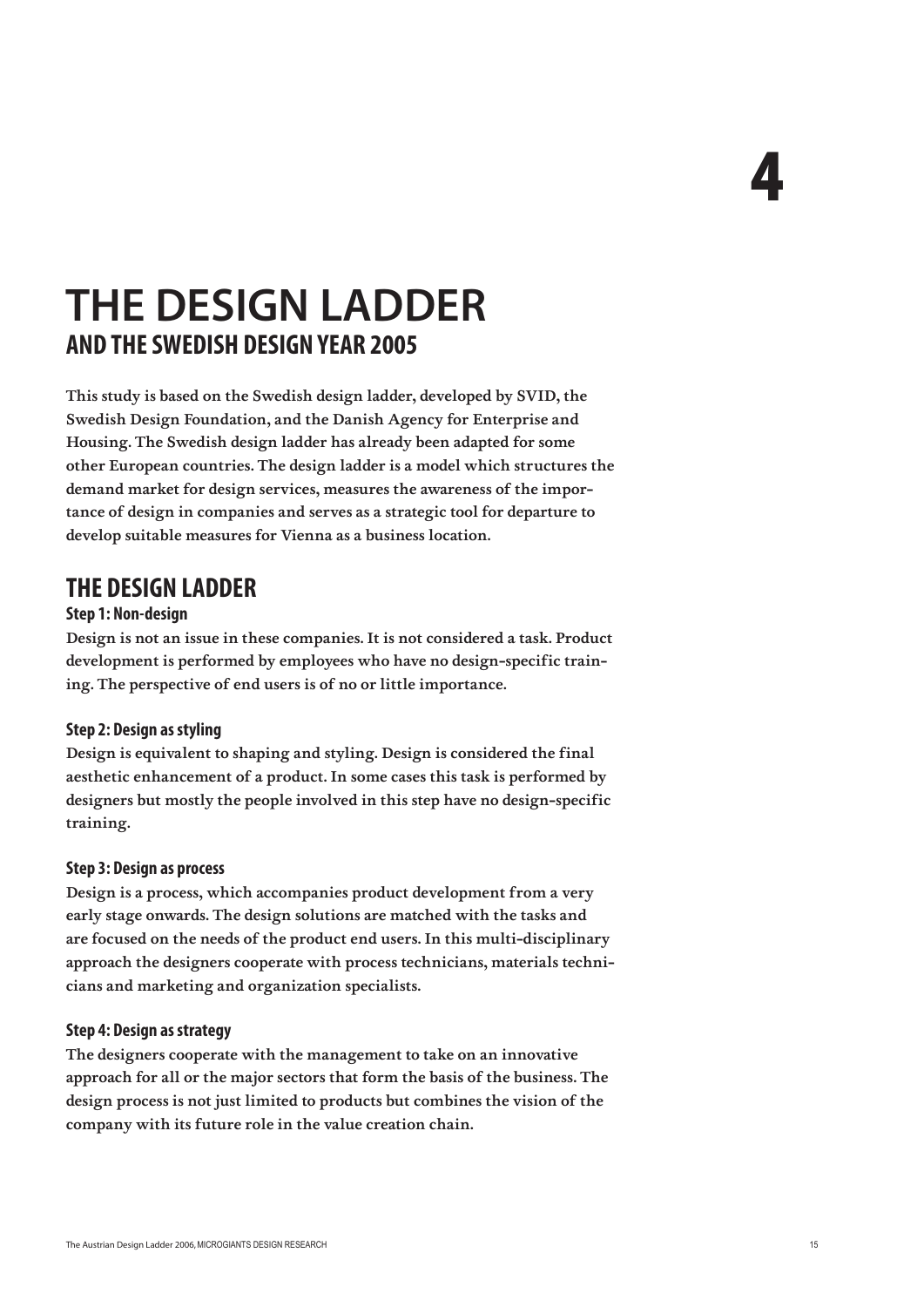The design ladder model was developed by the Danish Agency for Enterprise and Housing "Ethers- og Byggestyrelesen", and further developed for the Swedish Design Year 2005 by SVID, the Swedish Industrial Design Foundation.

The SVID model analyses the application of design in companies and the thus resulting economic effects. Design pays off, this is the result of the Scandinavian studies. Companies with a comprehensive design approach in their corporate development are more successful regarding exports and generate higher returns than companies that do not pursue a strategic design approach. The Danish model of the design ladder is based on a survey on the application of design in 1,000 Danish companies. The study furthermore describes the economic benefit of design.

Another basis of the SVID model was a study by the British Design Council, which was presented to the public in 2004. In the scope of this study 63 companies were surveyed between 1994 and 2003. It showed that companies working with design generate higher added value and achieve above average results at the London Stock Exchange.

The background of the survey of the Austrian design market and the development of the national design ladder model is an analysis of the demand market for design in Austria. The study tries to classify the companies that purchase services and those who have their own design departments, and is not limited to the question of "Is there a demand for design in Austria?" The study further investigates how design is demanded and provides information on the structure of the companies that require design and the economic utility of design.

As the comparable Danish and Swedish surveys have shown the question is not only whether design is demanded, but also what the utility of design is and how companies assess this utility. The Swedish and Danish design ladder studies aimed at standardizing different expert opinions on the utilization of design and the utility of commercial design. The results were presented in the report entitled "The Economic Effects of Design" (2003). The Danish model tried to show and compare the economic influences on design. The report summarizes the results of the study as follows: "Design pays off. Companies that adopt a comprehensive approach to design make more money and generate more exports than companies that do not use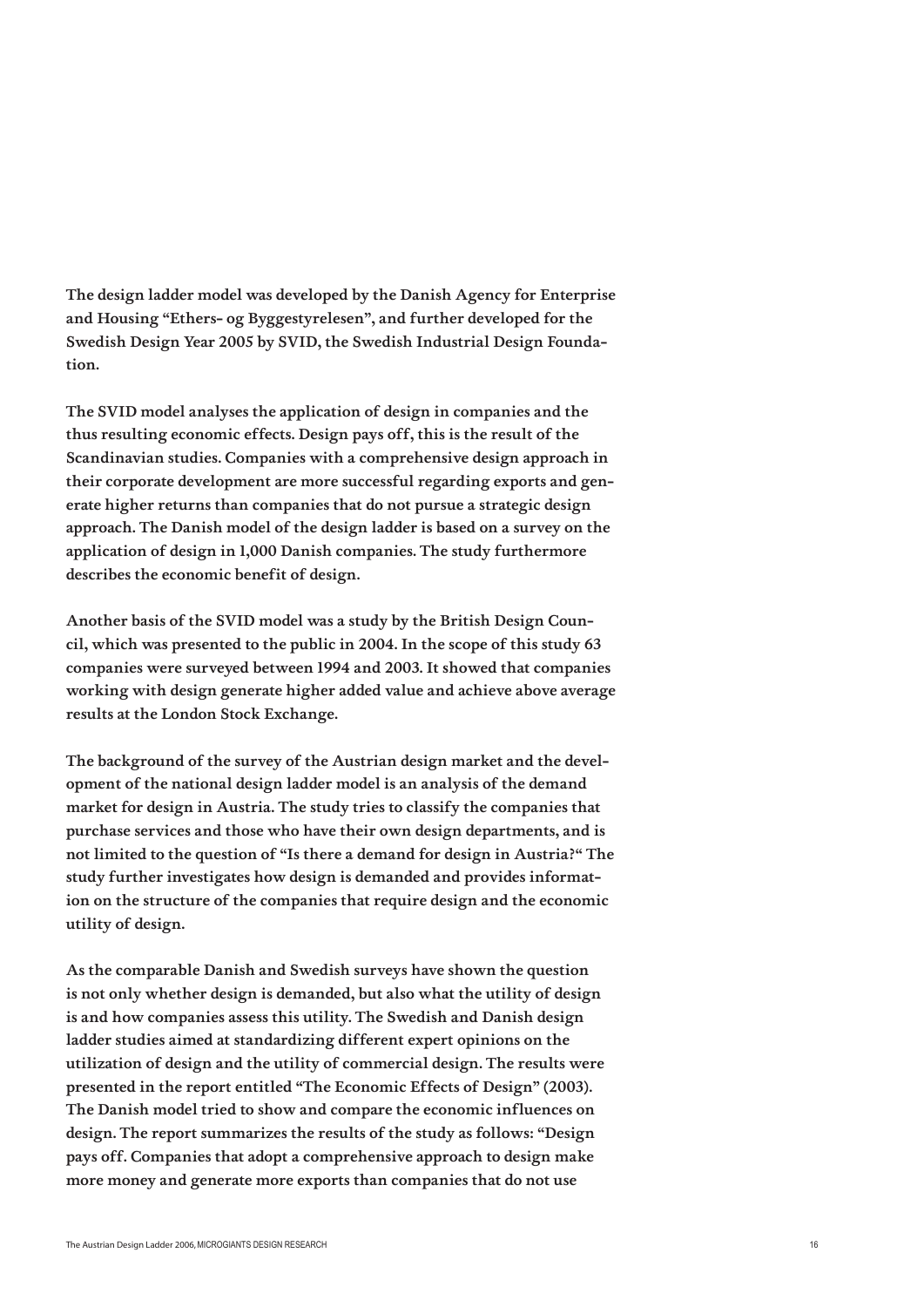design. That is the main finding of this report, which analyses the economic effects of employing design." (The Economic Effects of Design, 2003, p. 4)

Thus resulted the Swedish action plan on design and development and SVID was commissioned by the Swedish government to enhance the public awareness of design on the occasion of the Design Year 2005. This action plan aimed at showing the potential and economic importance of design in traditional non-design areas. In an interview Rodin Edman, CEO of SVID, said: "The Design Year was made for the users of design and not only for the designers." (Interview Edman, 2005)

The design ladder is an instrument for the development of strategic considerations and tactical measures increasing the awareness of design within a company. What was of great importance for Sweden was the development of a national action plan on design and development. This plan was resolved by the Swedish government in 2002 and focused on organizing the Design Year 2005 and some other projects.

The main focus of the Design Year 2005 was placed on design as an instrument for economic development and served as information of the public on design. As demanded by the Swedish government nine national programs were launched in the scope of the Design Year, which should have an effect on areas where traditionally design is not an issue. A precise financial frame and a clearly defined target group (SMEs and users of design) allowed the development of creative potentials. More than 1,500 projects were implemented in the scope of the Design Year. Prior to the Design Year the state funded individual designers and their work. Today projects with complex corporate processes are supported thus promoting economic development.

Besides this Scandinavian initiative there are similar models being applied in other European countries. In Great Britain, Norway and Spain comparable studies are being developed and shall be published by the end of the year. France plans to implement a design ladder model, and Finland and New Zealand are working with the results of the Swedish study. The objective of the Austrian study is to bring the Swedish design ladder model to Austria and to obtain similar results in order to develop a strategic tool for departure gmbh. In cooperation with the Swedish design foundation SVID the design ladder has successfully been adapted for Austria.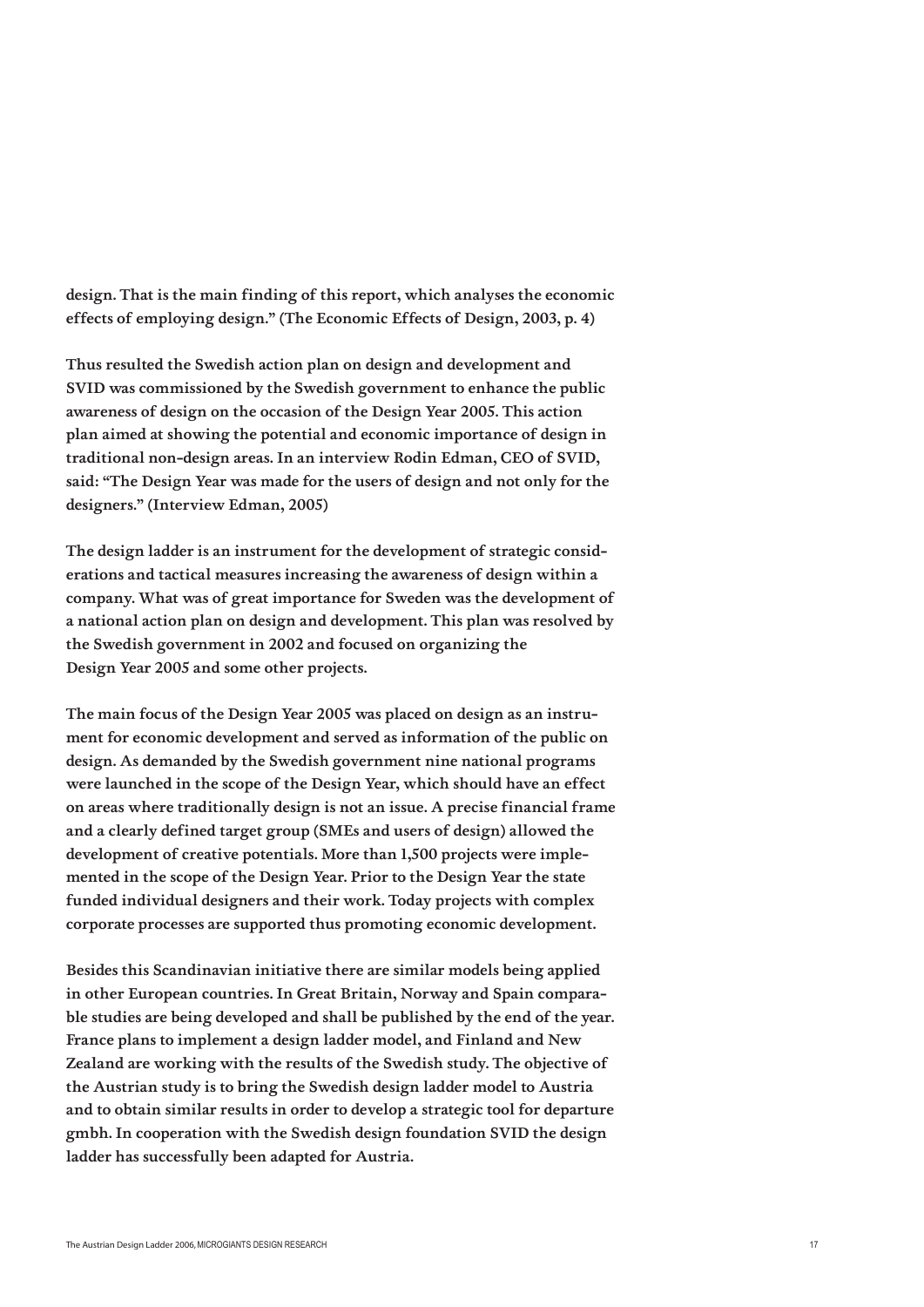## **AUSTRIAN STUDY ON THE DESIGN LADDER**

The study deals with two questions. First of all: How do companies use design? And what is the economic benefit? The basis of the study is that companies evaluate how important design is for the firm and how design is used. The study is placed in the context of several European surveys on design and innovation. The original model for the collection of designrelevant data was developed in Denmark and Sweden. The results of the first Danish study were summarized in a four-step design ladder. The design ladder indicates on which level or step companies use design.

The Austrian study on the design ladder was commissioned by departure gmbh. Even if departure funds above all Viennese companies the study focused on determining the importance of design in the whole of Austria in order to identify regional differences. The Austrian design ladder study shall contribute to the European discussion on design and shall allow international comparison with similar studies. The different studies on the design ladder represent a learning process aiming at identifying the economic consequences of design. The Austrian approach initiated by departure concentrates in a first phase on the self-assessment of companies regarding design. With the intention to give some constructive feedback we would like to say that the other international surveys tend to "overload" the questionnaires thus trying to get as many answers as possible.

The proposed design ladder model includes four steps for the integration of design into a company. The different steps refer to the significance attached to design. On step 1 design is not perceived as an individual field of activity. Companies on step 2 define design as an aesthetic measure that helps to promote sales. Step 3 companies have integrated design into their entire production and marketing process. Companies that consider design as a central and fundamental element of management (and not only of production) understand design as a strategy and are on step four of the design ladder.

Whether a company is on step 1, 2, 3 or 4 depends on many factors in the environment of a company. According to departure it makes sense that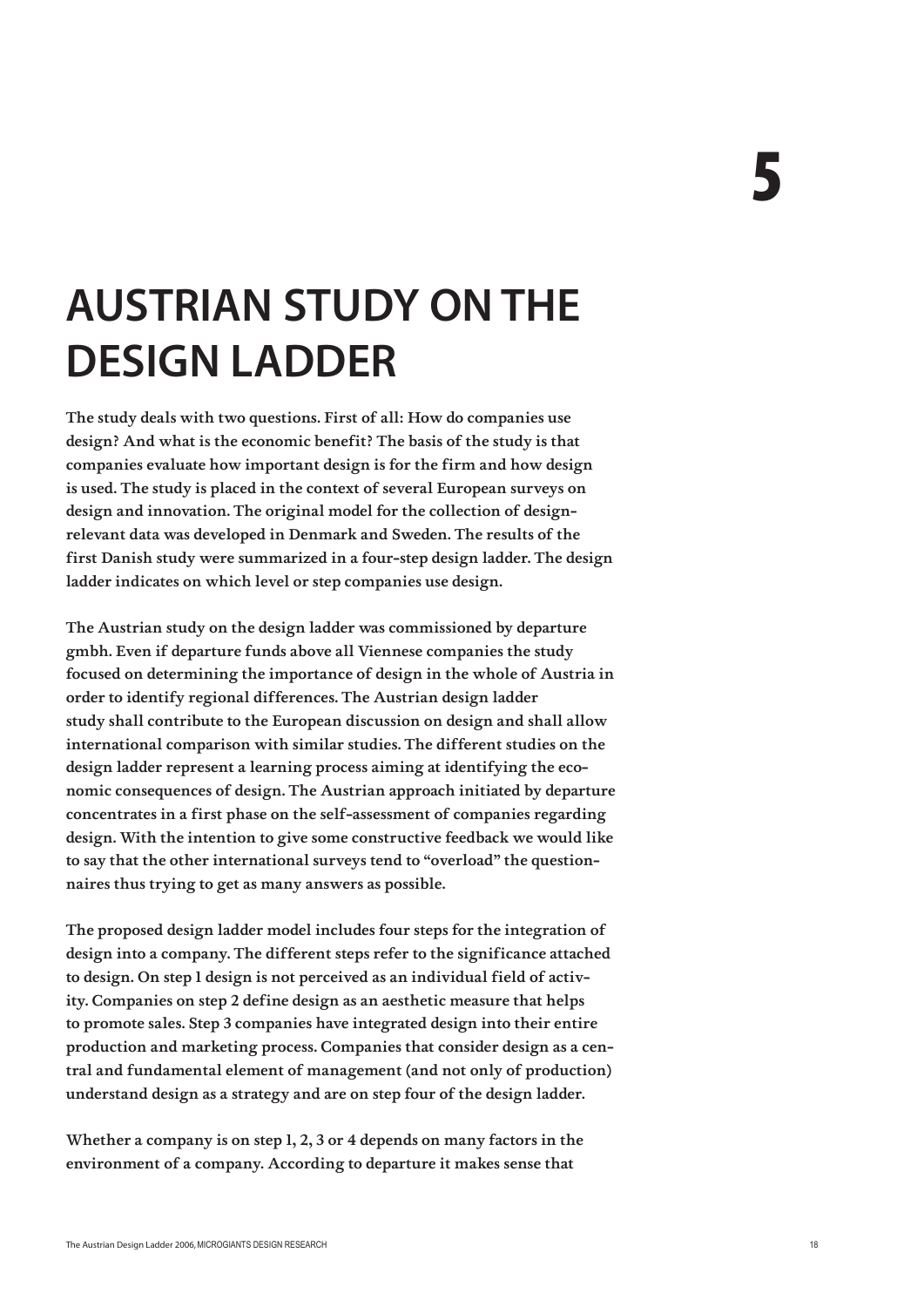companies with an integrative design approach are located on step four. It is, however, not in the interest of departure that all companies become step 4 companies, or to support only those companies. The design ladder shall support departure gmbh to implement adequate measures depending on how the companies classify their own design competence.

Companies on the lowest step negate their involvement with design. But today every single company is involved in processes that are connected with design. The simplest examples are logos, letter paper and business cards required for communication.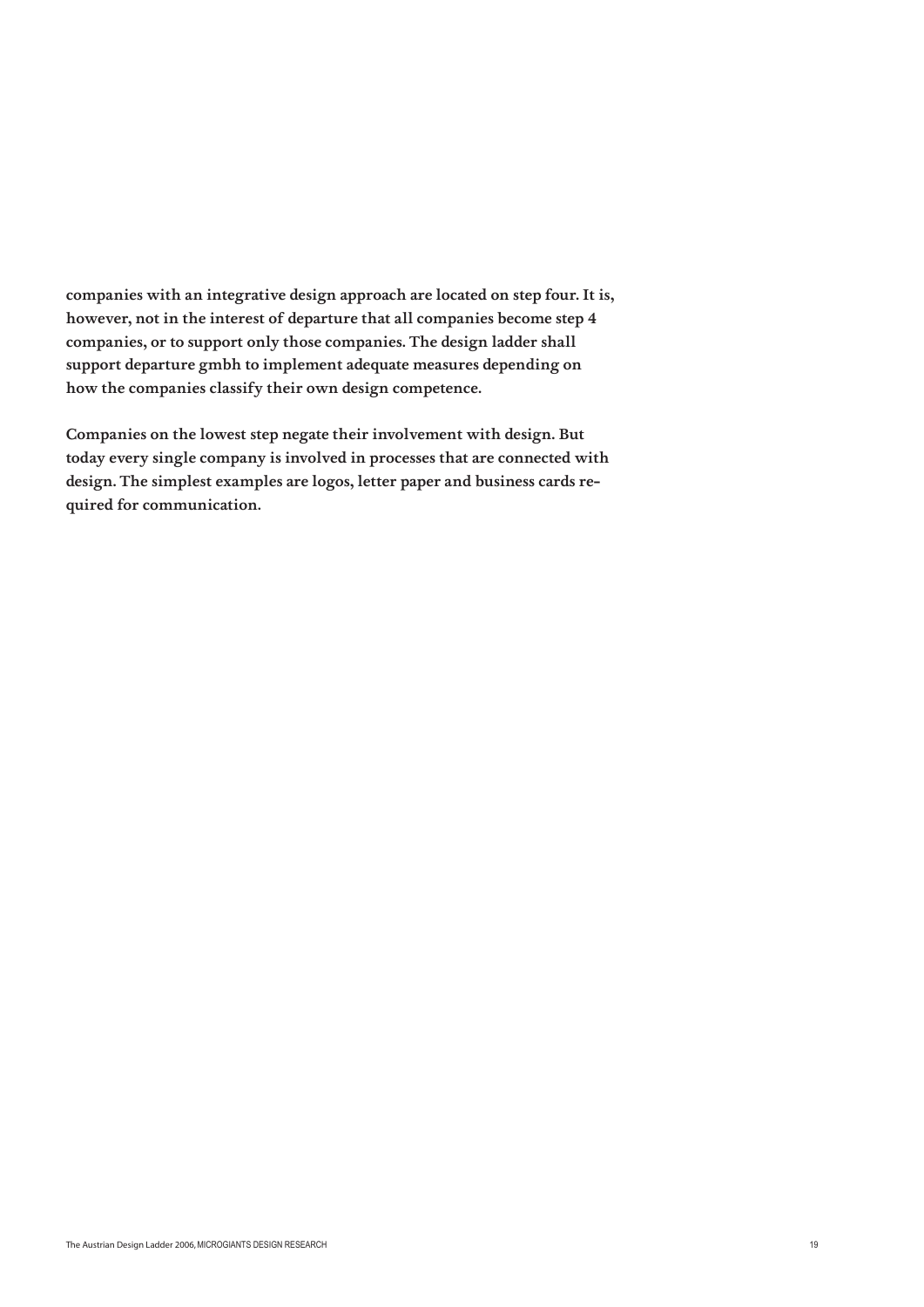# 6

## **METHOD**

As to the method applied the study is based on surveys in Denmark, Sweden, Norway and Great Britain. The Austrian questions, however, concentrated on four instead of five fields of interest and aimed at determining how companies evaluate their relation to design as an economic factor. The influence of design as a "hard" economic fact is not taken into account. Besides, we think that it is not possible to determine the actual significance of design within a company and the actual economic effect of design by means of these telephone interviews.

Difficulties regarding the method, which are currently discussed by other organizations carrying out such surveys in the above-mentioned countries are thus taken into consideration.

The four fields of interest are:

- **\* Signi!cance and strategic importance of design within a company**
- **\* Perception of design as an economic factor**
- **\* Structure and size of the design teams in Austrian companies**
- **\* Areas of application of design in companies**

For the purpose of this study a definition of design was chosen that includes all aspects of design and shaping processes. Design as we understand it comprises the entire process that gives products (objects) their shape and function "from cars to paper-clips and cell phones, from clothes to chocolate cakes, from websites to financial services. The different requirements have to be taken into account in order to guarantee that the objects function as desired." These requirements include aesthetic aspects, functionality, durability, ergonomics, user-friendliness and convenience of a product.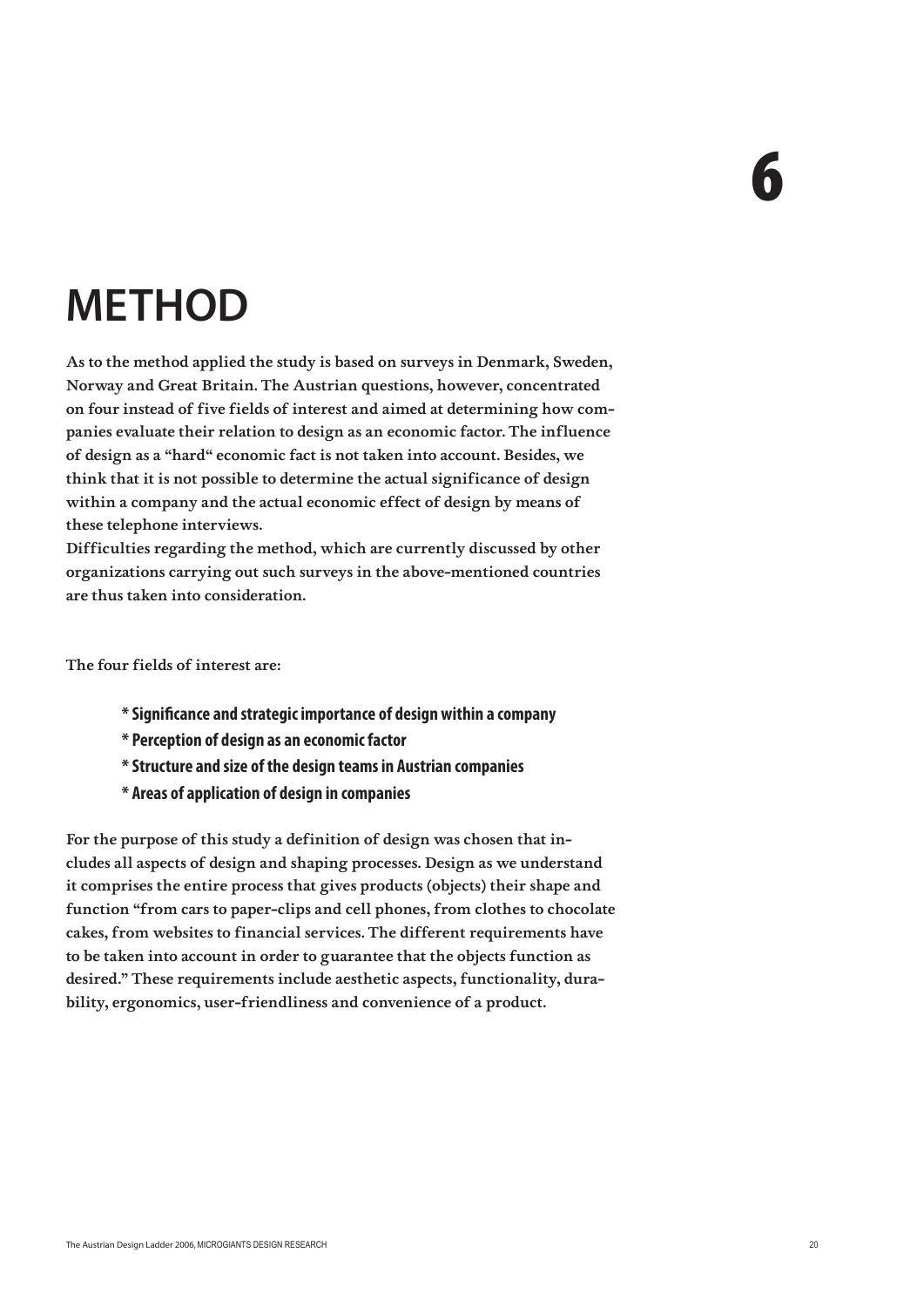## **COMPOSITION OF THE SAMPLE**

With 1,000 interviewed companies the survey on the Austrian design ladder is a quantitative study on the awareness of Austrian companies as to the importance of design.

On the one hand the study should provide a representative statement on the structure of the demand for design in Austria. In addition, the specific situation in Vienna was also taken into consideration.

Besides the Viennese and Austria-wide results, the comparability with other countries, in particular with Sweden, is of great importance. Sweden has a different industrial history and structure than Austria. In order to give consideration to these differences and to increase the comparability a large sample was required.

Individual case studies would only be snap-shots or randomly selected examples and would thus not allow to draw general conclusions on the statistic distribution and the awareness for design.

In the scope of the design study IFES was commissioned to carry out an enquiry to find out how design is being used in Austrian companies. In March of this year 1,000 companies (including 400 Viennese companies) were interviewed. Since in Austria there are mainly small and mediumsized companies (98 percent of all companies have fewer than 50 employees) it was necessary to allocate the samples disproportionately according to company size (number of employees) in order to ensure valid conclusions also for larger companies. Therefore 25 percent of the interviews were carried out with companies with up to 9, up to 19, up to 49 and over 50 employees, respectively. The analysis was carried out according to the proportionate distribution of the Austrian business structure.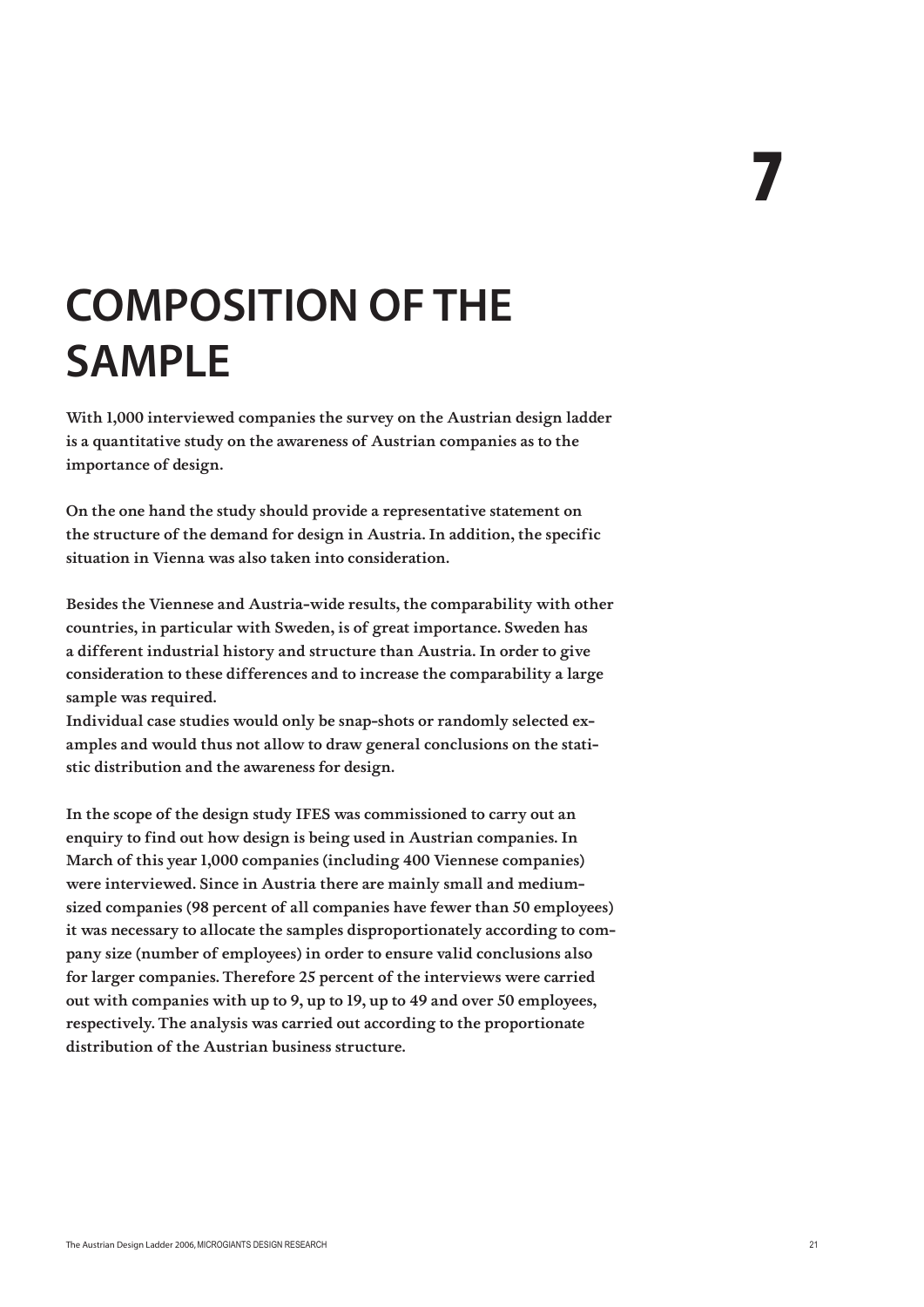#### **Company structures:**

#### **Companies in Austria**

| Number of employees | Company | Company |  |
|---------------------|---------|---------|--|
| $1 - 9$             | 230,744 | 86.7%   |  |
| $10 - 19$           | 19,929  | 7.5%    |  |
| $20 - 49$           | 10,030  | 3.8%    |  |
| $50 - 249$          | 4,592   | 1.7%    |  |
| 250 and up          | 963     | 0.4%    |  |

STATISTIK AUSTRIA. Main results of the performance and structural statistics 2003

### Sampling:

Random selection of companies with disproportionate distribution according to federal province and company size

#### Screening of target persons:

Decision-makers in companies who can provide information on the topic.

#### Scope of samples:

1,000 interviews with Austrian companies

| <b>Employees</b> | Vienna            | <b>Rest of Austria</b> |
|------------------|-------------------|------------------------|
| Number           | <b>Interviews</b> | <b>Interviews</b>      |
| $1 - 9$          | 100               | 150                    |
| $10 - 19$        | 100               | 150                    |
| $20 - 49$        | 100               | 150                    |
| 50 an up         | 100               | 150                    |
| Total            | 400               | 600                    |

#### Type of interviewing:

Telephone interviewing by means of CATI (Computer Assisted Telephone Interviewing)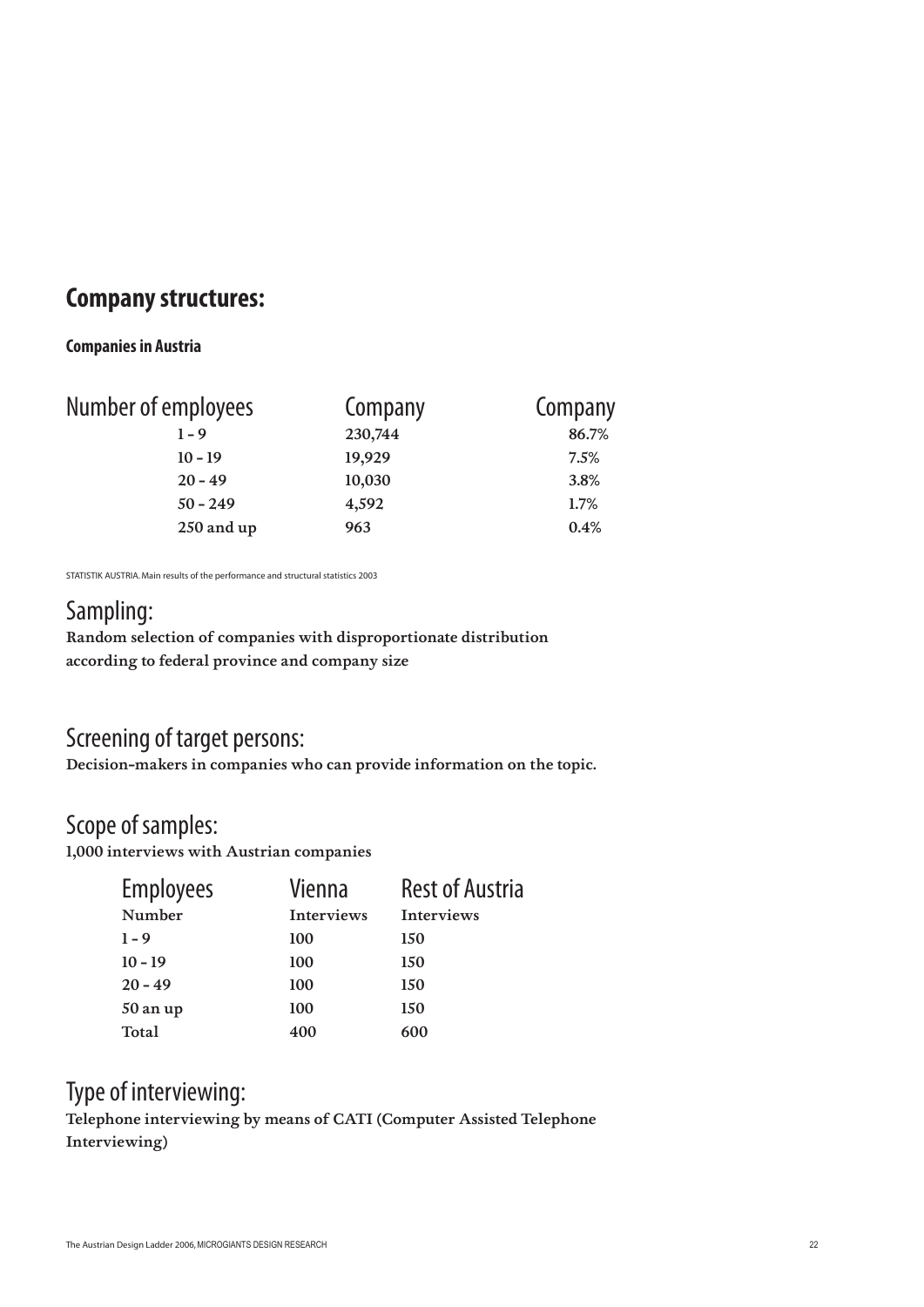8

## **RESULTS**

All figures in the diagrams are percent values, the missing values to make up 100 is information that is not available.

## **The main results of the study on the application of design in Austrian companies**

#### **Significance and strategic importance of design in companies**

Design and designing may be applied in various ways. Which of the following four statements applies best to your company?



Result: Compared to the Swedish results (27%) 22 percent of all Austrian companies with more than 20 employees stated that design is not an issue in their company. In Austria companies with over 20 employees have a share of 26% in the styling segment, compared to only 12% in Sweden. In international comparison, however, Austria is rather represented in the lower segments.

In Vienna (total) on the contrary, 47 of the companies use design as a process or strategy (41 percent in the other Austrian provinces). In Vienna larger companies are located as well as those with a higher awareness as to the importance of design.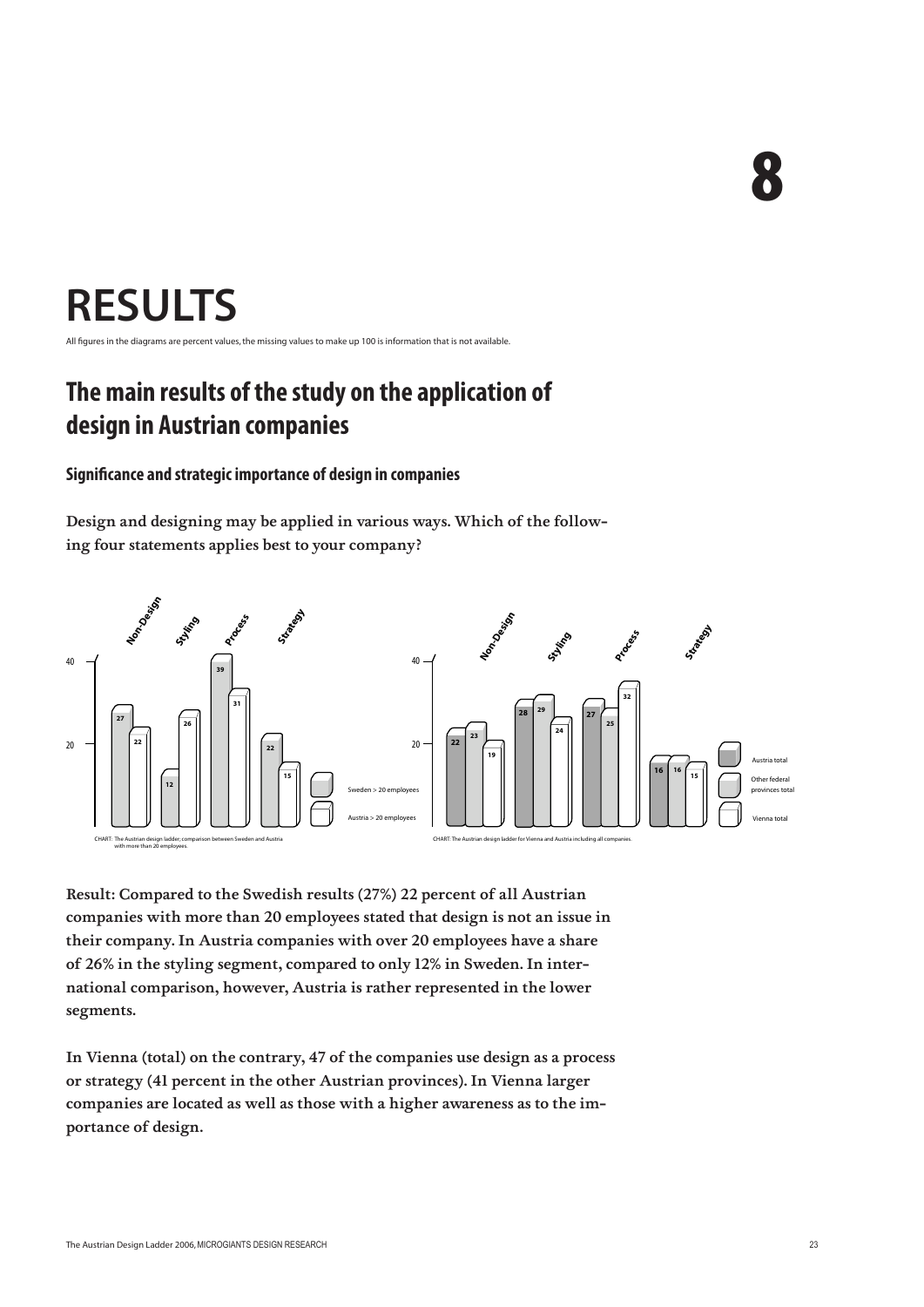#### **Self-assessment regarding design as an economic factor**

Do you agree with the following statement: Investments in design increase the profitability of a company.



Result: 72% of the companies that use design as a corporate strategy agree with this statement. Even 53% of non-design companies agree. Design supports the success of a company.

Has the amount of design in your company increased, decreased or remained unchanged over the past 5 years (external orders and internal services together)?



CHART: Investments in design in the past 5 years (Au

Result: Expenses remained constant. In this development larger companies are in the lead over SMEs. Larger companies increase the amount of design and invest significantly more in design than SMEs. About 60% of the companies stated that their investments in design remained unchanged over the past 5 years. Almost one third of the companies increased their investments and around 3% invested less over the past 5 years.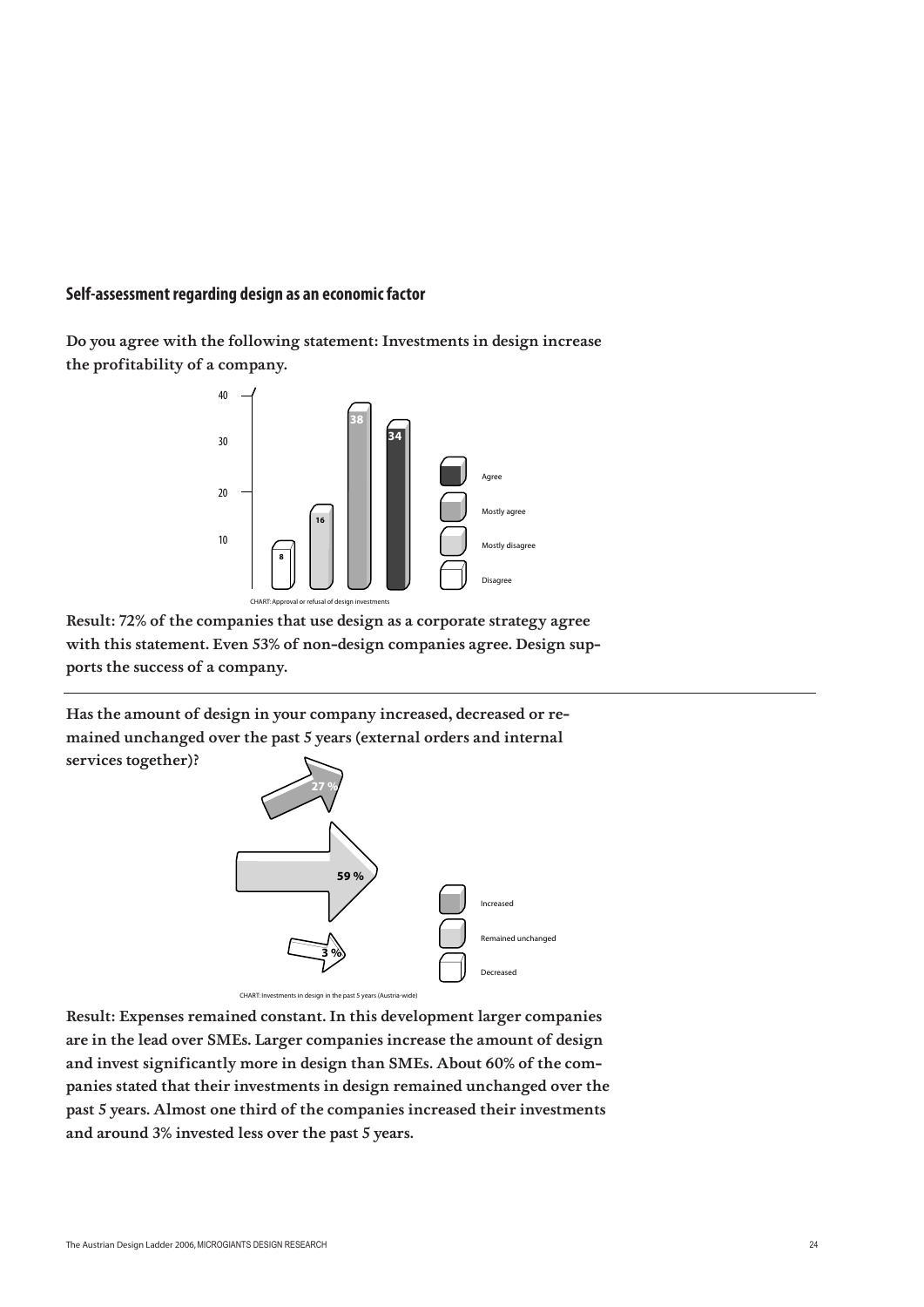



Result: In Austria designers predominantly work as freelancers. Companies commission external designers. Companies with in-house design departments and the commissioning of foreign designers are rather exceptional cases.

How much did you spend in total for internal and external design services in the past business year? Please estimate the approximate sum.



CHART: Estimated expenses for design in the past business year (Aust

Result: Austrian companies don't like to disclose their expenses for design. The companies with less than 20 employees may be classified in two groups: those who spend up to 3,000 euros per year and those who spend up to 25,000 euros per year. 23% of all companies spend up to 25,000 euros for design per year. Only larger companies with over 250 employees invest considerably more than 25,000 euros for design per year. In Austria the budgets earmarked for design are rather small.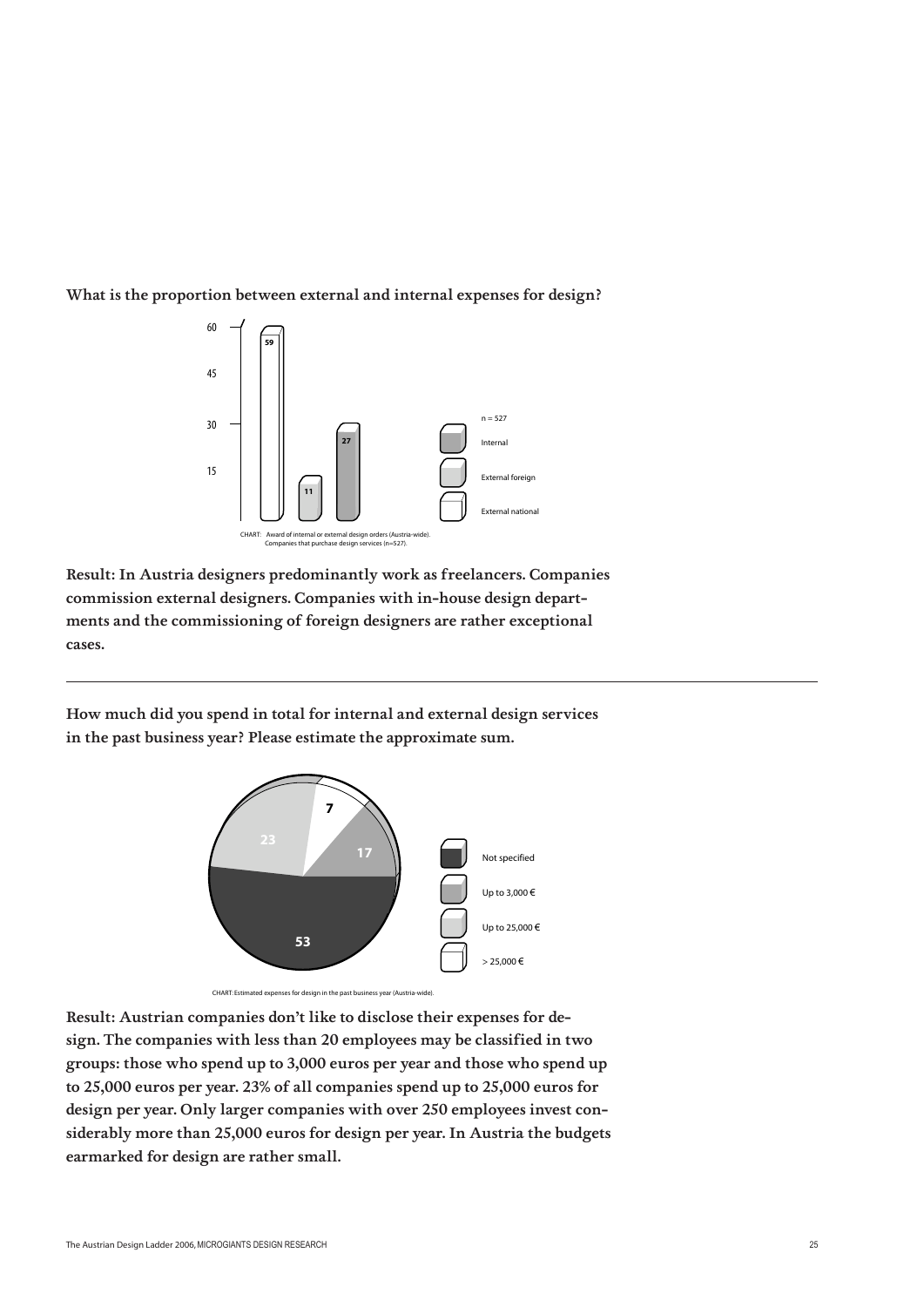How was your net operating profit after taxes in the last year? Positive, balanced or negative?



Result: Companies on a higher level of the design ladder are better organized and more profitable.

The net operating profit of 94% of the companies using design as a strategy is positive or balanced, compared to 88% of the companies using design as a process. Among the companies for whom design is not an issue only 76% have a positive net operating profit, and 86% of all companies who define design as styling.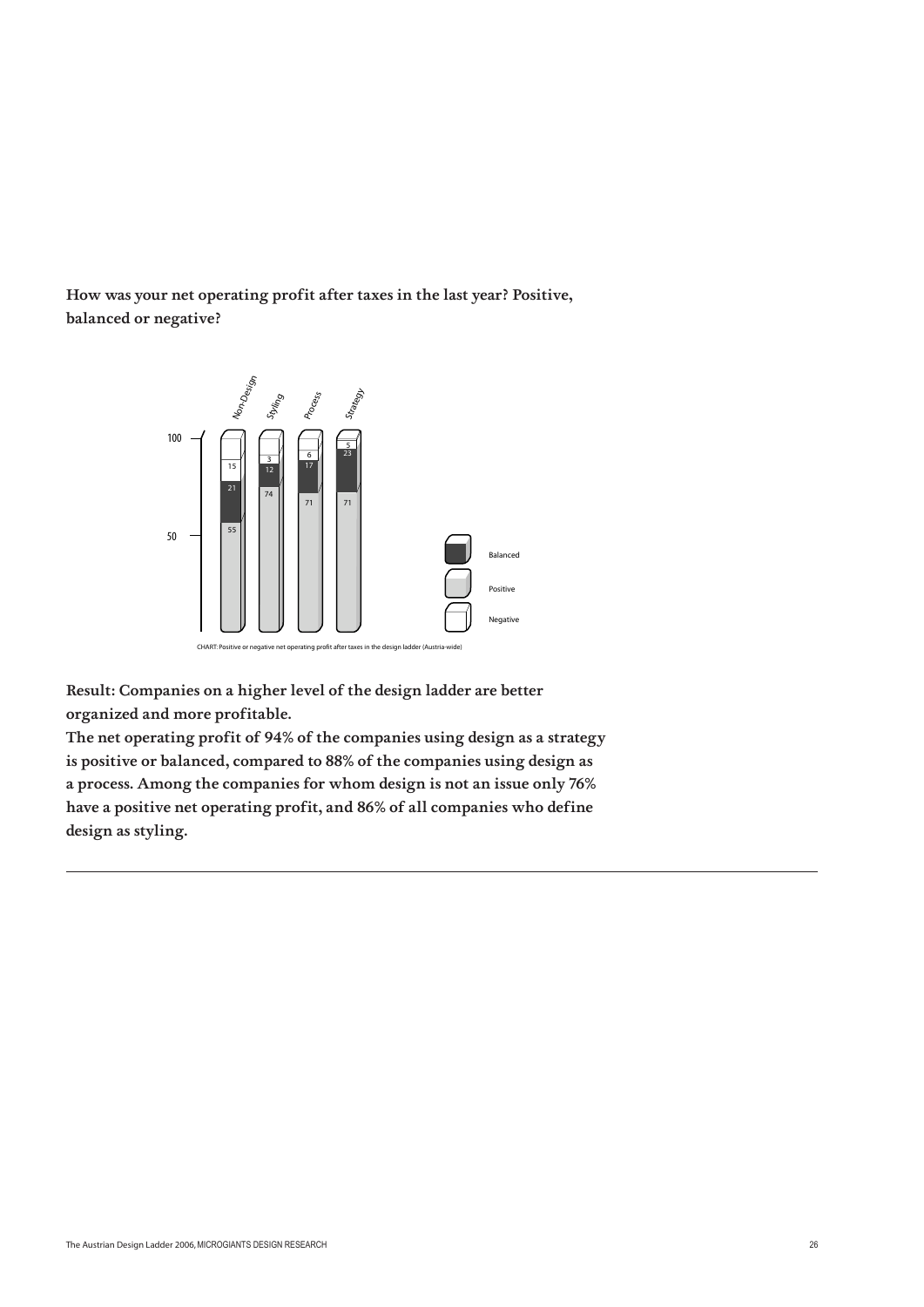#### **Structure and size of design teams in Austrian companies**

How many employees with specific training in design or graphic design are there in your company?

This specific training includes:

- + University degree in applied arts or fine arts
- + Technical college for graphic professions
- + University degree in architecture or
- + Fachhochschul course in design



Statement: Almost 3/4 of Austrian companies and 65% of Viennese companies do not employ designers. Only 38 percent of Viennese companies with more than 20 employees employ one or several trained designers.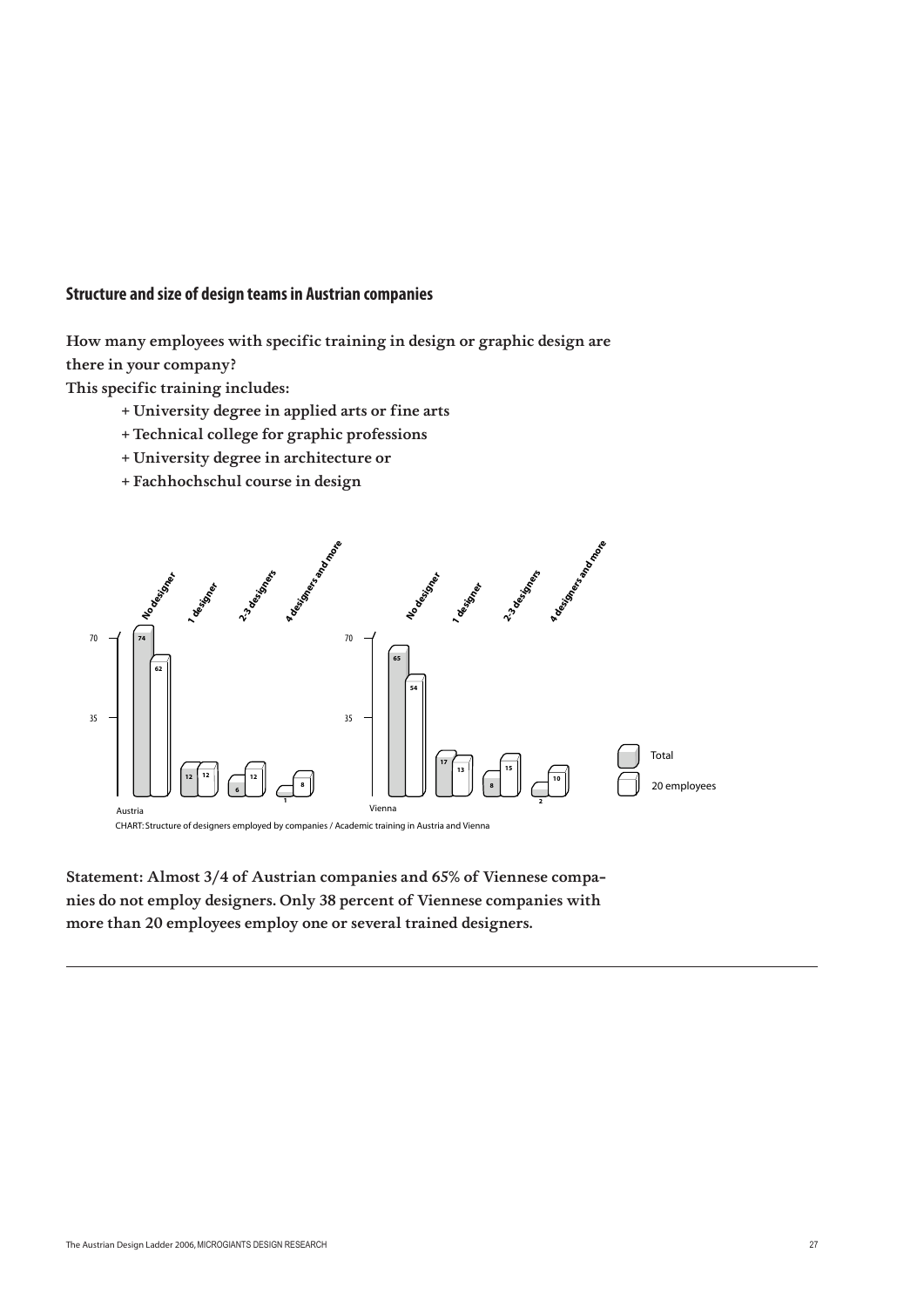Has the number of employees with training in design or graphic design increased, decreased or remained unchanged over the past 5 years?



Result: In Austrian companies investments in new professionally trained staff remained unchanged (60%), only 7% increased these investments, around one third of the companies with more than 250 employees hired new designers in the past five years. Thus they are the largest growth market.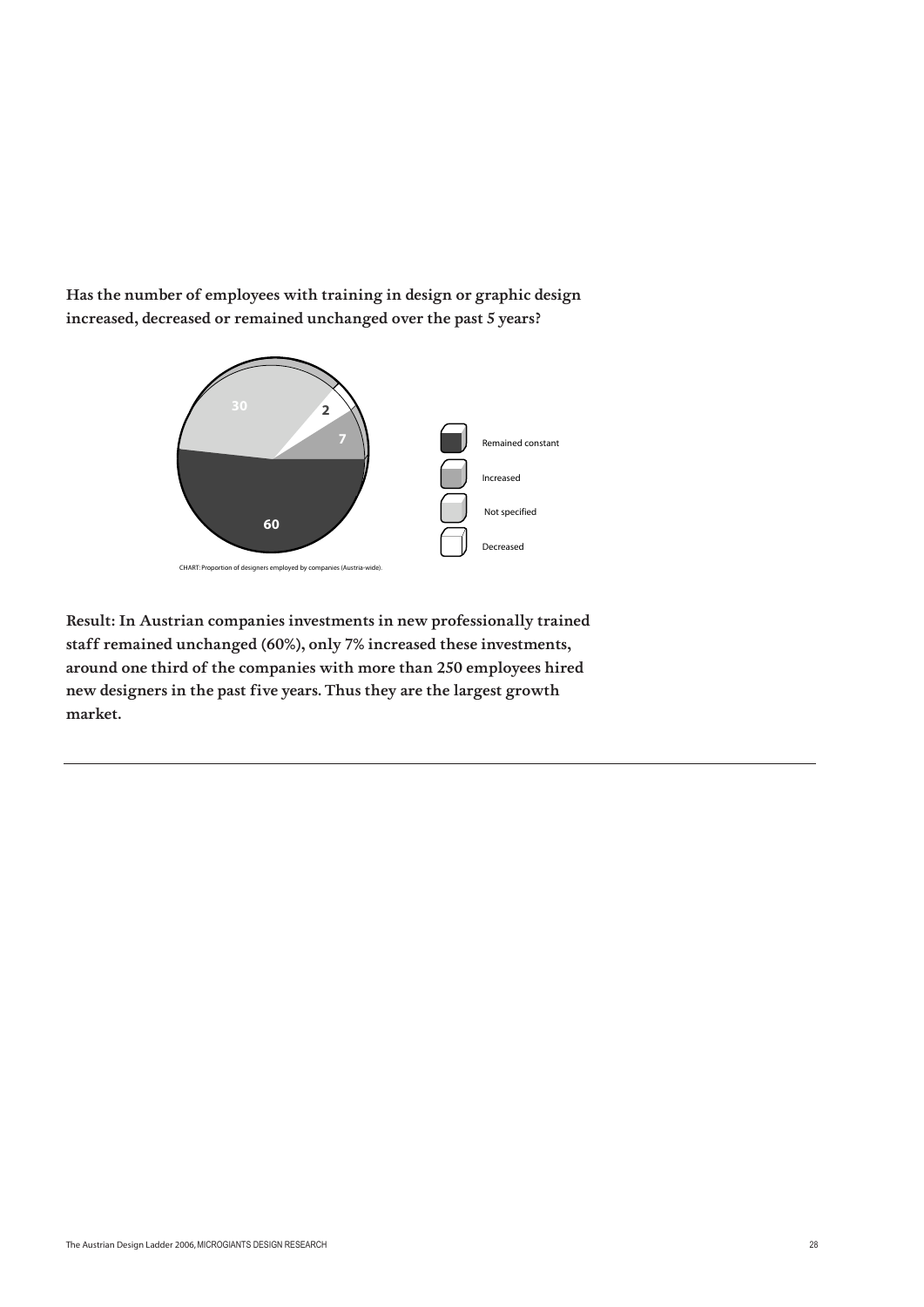#### **Application areas of design**

Does your company purchase design services?



Result: Some branches purchase more than others: The services sector has the greatest demand for design, while manufacturing companies and construction firms have the lowest demand.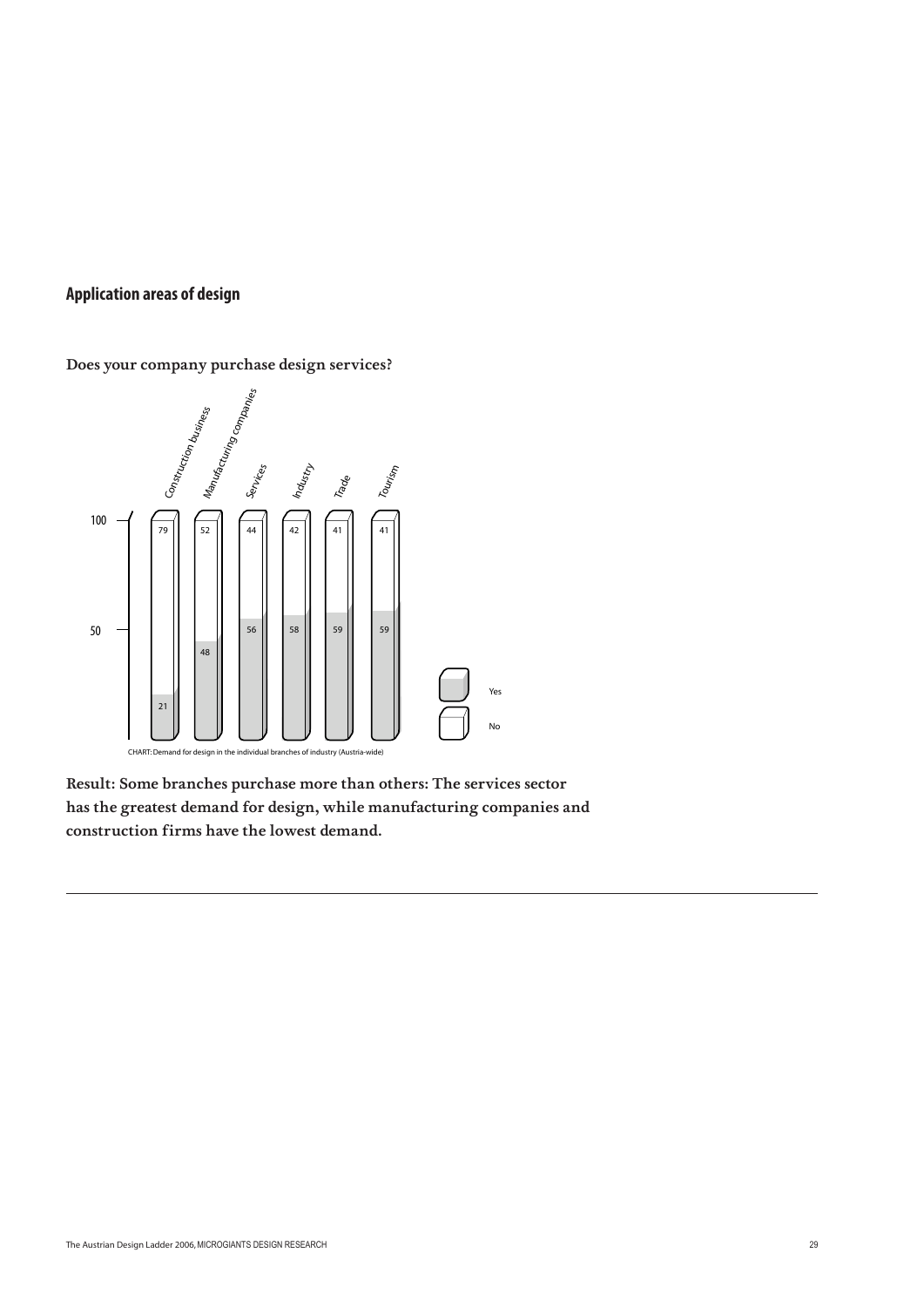

#### In which of the following fields did your company apply design (external or internal design services) in the past 12 months?

CHART: Demand of the branches of industry in the different fields of design (Austria-wide).

Result: There is quite a high demand of communication and trademark design in Austria (57%) and Vienna (54%). Viennese companies are particularly interested in communication design, digital and media design.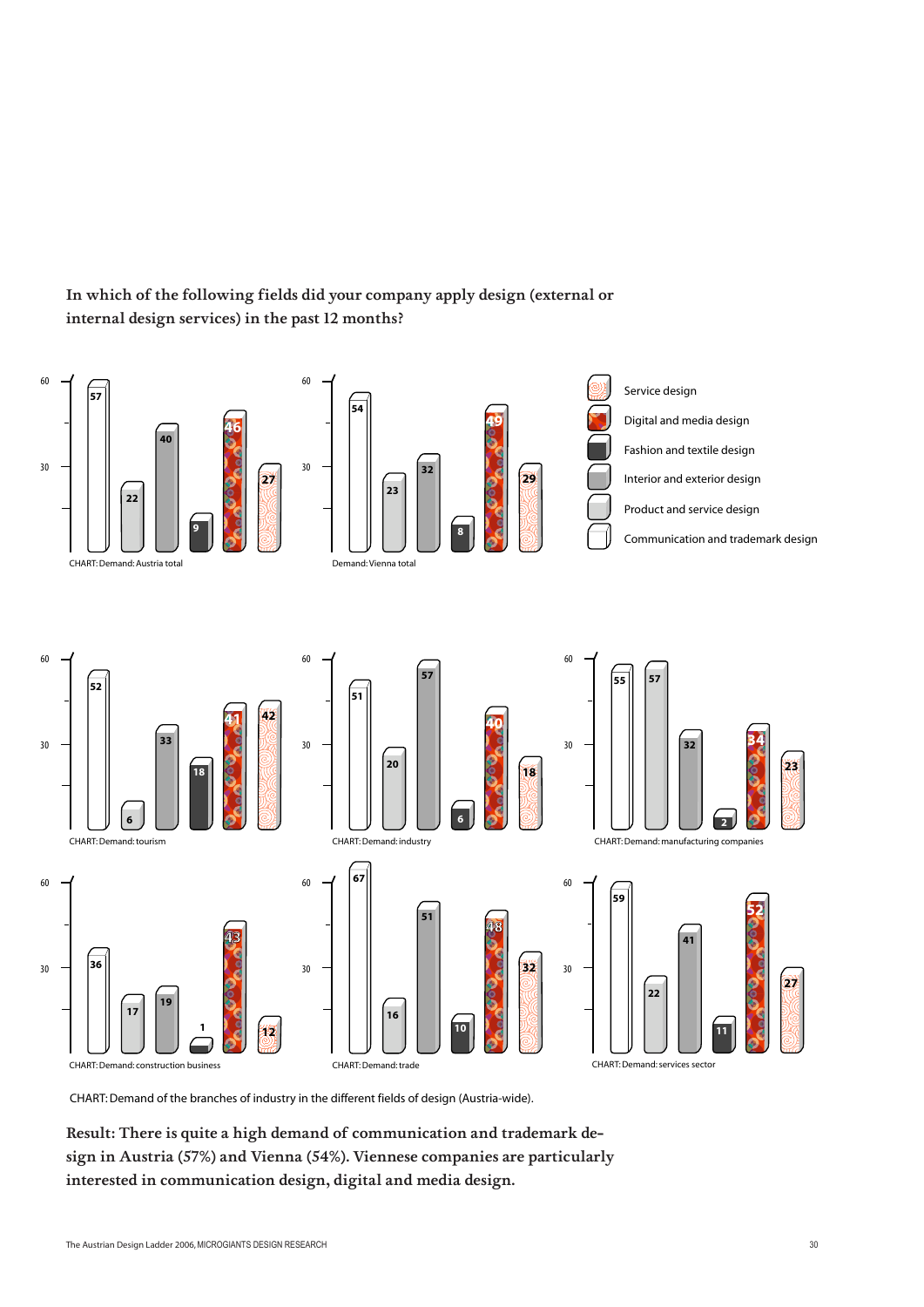## **CONCLUSIONS**

Besides the classic funding of designers and their products departure gmbh also aims at stimulating the demand for design and at supporting the professionalization of designers. The study underlines departure's efforts to do lobbying for design and to strengthen the entrepreneurial skills of designers. departure gmbh sees itself as an organization that promotes public and private demand for design.

#### **To create an awareness for design**

The study on the Austrian design ladder clearly shows that it is necessary to communicate the significance and economic sustainability of design and to create a public awareness for design. But this is not limited to the large segment of companies that consider themselves NON-design companies. Other companies as well have a demand for a more strategic utilization of design.

### **To understand design as a process**

Even if Viennese companies use design as a process or company strategy to a greater extent than companies in the other Austrian provinces, they are still lagging behind in international comparison. Viennese companies have to focus their strategic considerations more on the end customer and optimize their design processes regarding user experience in order to be internationally successful.

### **Design is more**

Design and the importance of designing have changed completely in recent years. It is no longer the artist with his distinctive style that determines design, but the market. Today designers have to create whole processes and network with specialists from other professions in the development and design of products.

### **Design business intelligence**

The demand for design is not limited to graphic or product design. Today designers are needed for designing services and processes, they support the entire innovation process. Thus the UK Design Council has dramatically extended the role of the designer. In addition to the traditional hard and soft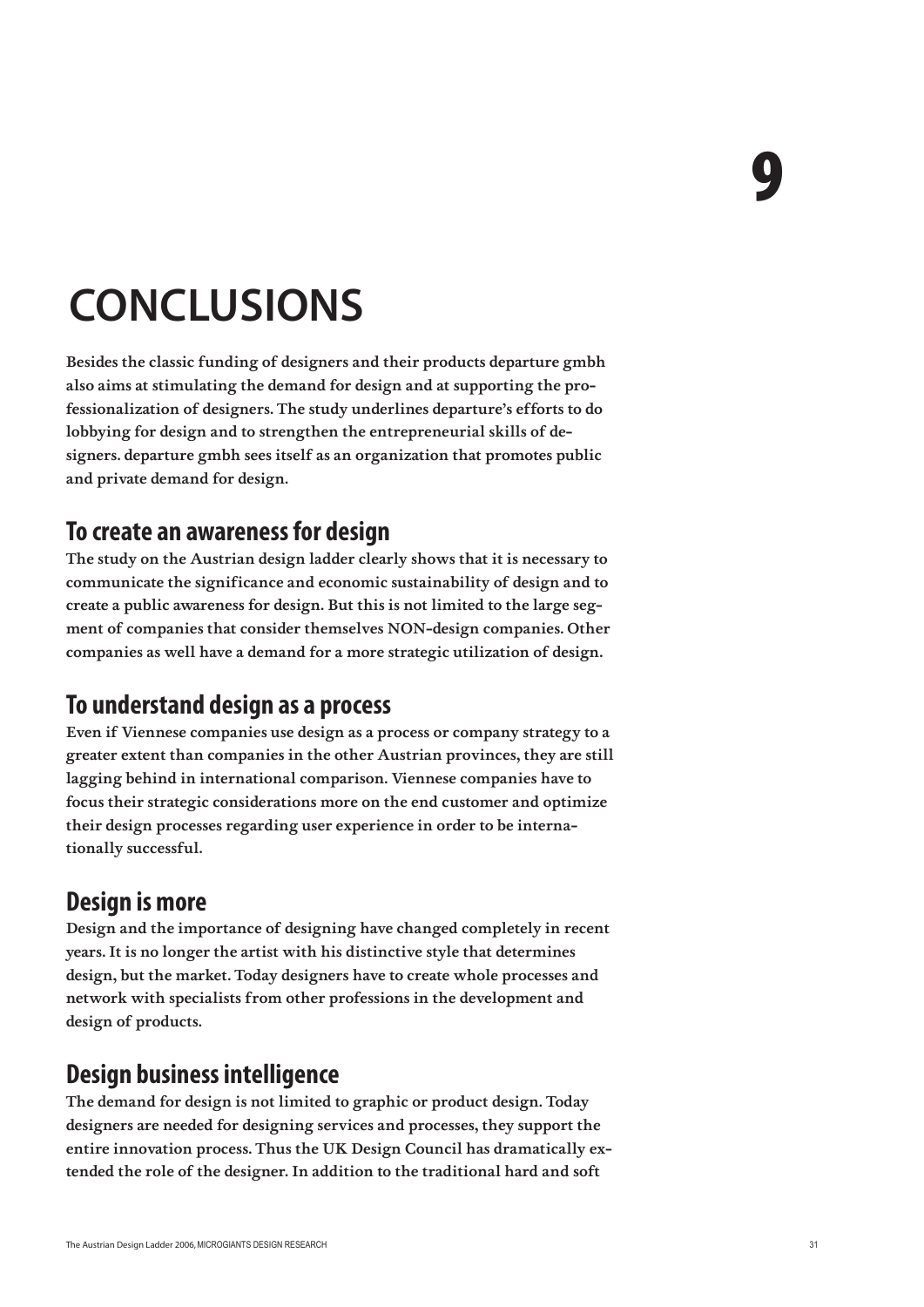skills designers have to offer trendscouting, market research, and they have to be able to develop business models.

#### **Business management**

In addition to the specific artistic education self-employed designers need business management training for their entrepreneurial activities.

#### **Design can do more**

Design is more than just the styling of products. According to international studies companies that consider design as central creative process are economically stronger and more successful in competition. Design should thus become a natural tool of strategic business management.

### **Design research**

The study shows that the majority of Viennese and Austrian companies are not extremely design-conscious. They do not think that the utilization of design increases profitability, thus conflicting with findings from design research in other countries. The attitude towards design surveyed here has to be further researched in order to determine the actual economic benefit and the sustainability of design in Austria. The results obtained in other countries clearly indicate that there is a positive effect.

### **Innovative public tenders**

The public sector is an important economic factor for Vienna. A change in the tendering practice of public and semi-public organizations could sustainably increase the demand for design and thus contribute to improving the quality of products and services.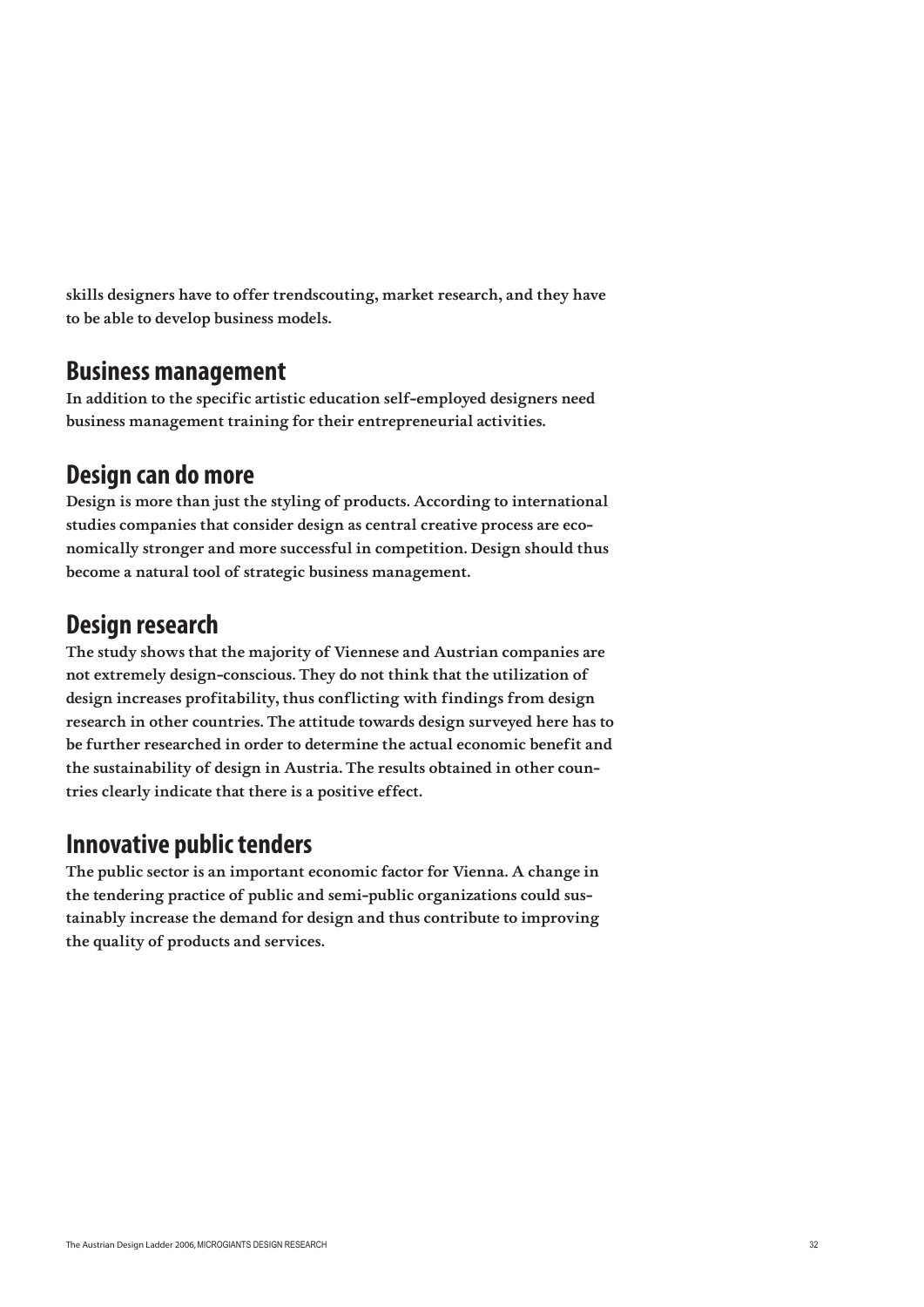## **LITERATURE**

Apple 2006, http://developer.apple.com/ue/overview.html Design Austria, information provided by Severin Filek on April 21, 2006 Design Austria: Interview with Severin Fielek 2006 Ethers- og Byggestyrelesen, The Economic Effects of Design, 2003 Ideo 2006, http://www.tenfacesofinnovation.com/ Meier, Cordula (2003): Designtheorie. Frankfurt/Main. Schneider, Beat (2005): Design " Eine Einführung: Entwurf im sozialen, kulturellen und wirtschaftlichen Kontext. Basel, Boston, Berlin: Birkhäuser Statistik Austria, Leistungs- und Strukturstatistik 2003. SVENSK FORM, http://www.svenskform.se/english/ SVID Swedish Design Foundation, interview with Rodin Edman, 2005 SVID. http://www.svid.se/wlt/0074CE32-2B18-406D-B6E1-6203B923B183. wlt (Search Word Design, 2005) UK Design Council 2003, http://www.designcouncil.org.uk/webdav/servlet/XRM?Page/@id=6016&Session/@id=D\_qCqAmGuMrRO2OJTlC5IF&Do cument/@id=8175 UK Design Council, The Power of TEN, 2001 UK Design Council, http://www.designcouncil.org.uk/webdav/ harmonise?Page/@id=6010&Session/@id=D\_bv98awDaSML2qUDt5IG5&Se ction/@id=1000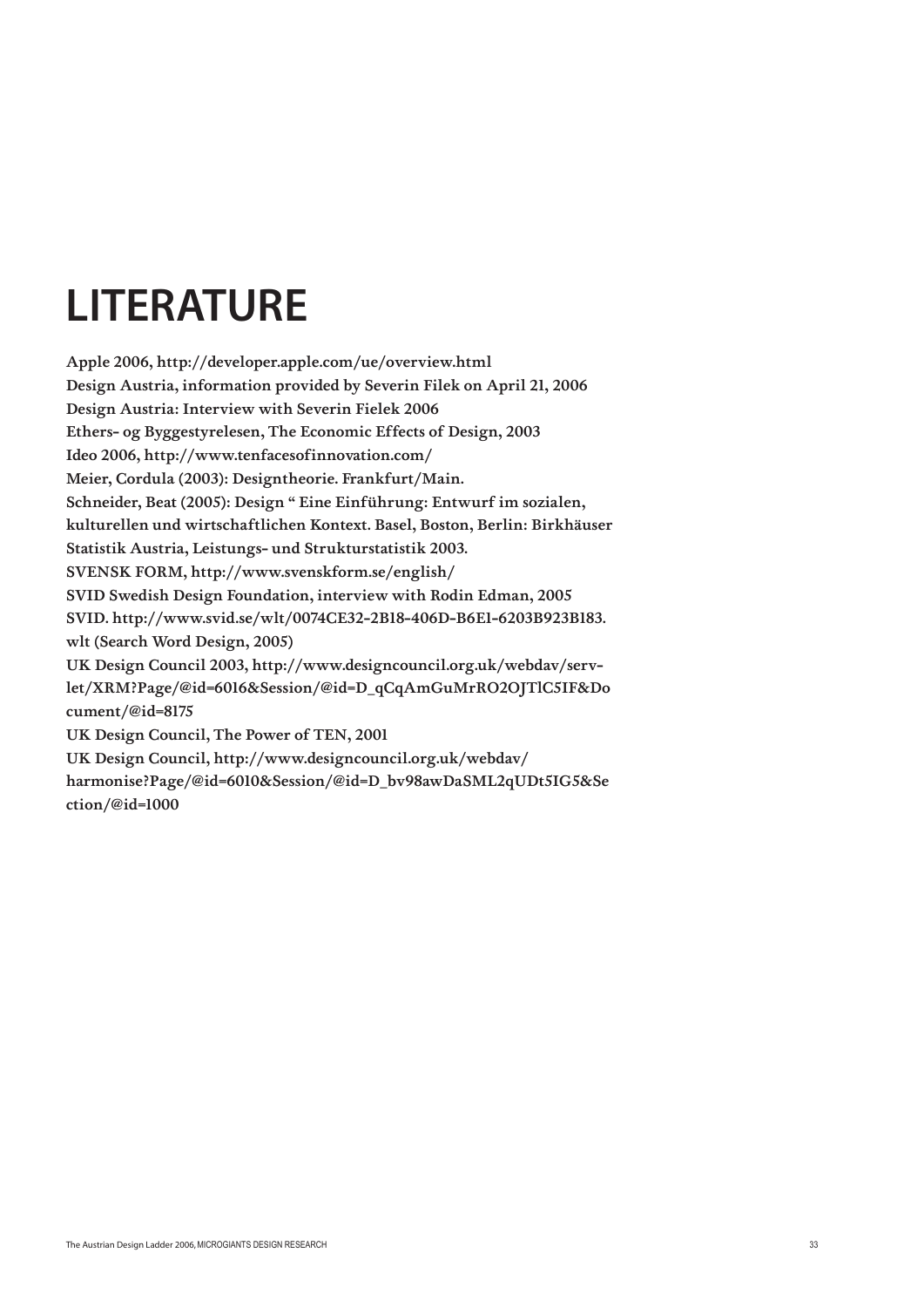## **AUTHORS AND ORDERE-RING PARTY**

#### **departure wirtschaft, kunst und kultur gmbh**

#### ORDERER

The "creative industries focus program" by the City of Vienna launched by departure wirtschaft, kunst und kultur gmbh, a 100 percent subsidiary of the Vienna Business Agency, in May 2004 is the first comprehensive economic promotion program for the creative industries and supports the economic exploitation of innovative and creative work in Vienna. departure does non intervene in the creative process, its regularities and capacities, but provides assistance in the commercial exploitation of creative developments. With a focus on creating new values and not on the commercialization of art and culture.

In the course of the hitherto carried out funding programs 63 projects at the interface of creativity/art/culture and economy were funded in the scope of seven general calls (program line A) and the two topic-specific calls (program line B) "music to sell" (2004) and "dSign Up!" (2005). The 63 funded projects include 15 projects from the field of music and music marketing, 22 projects from the field of design, 12 projects from the field of fashion, 8 projects from the field of multimedia as well as 6 intersectoral projects. In total 4.9 million euros were provided triggering total economic investments of more than 19.6 million euros and securing or creating about 385 jobs.